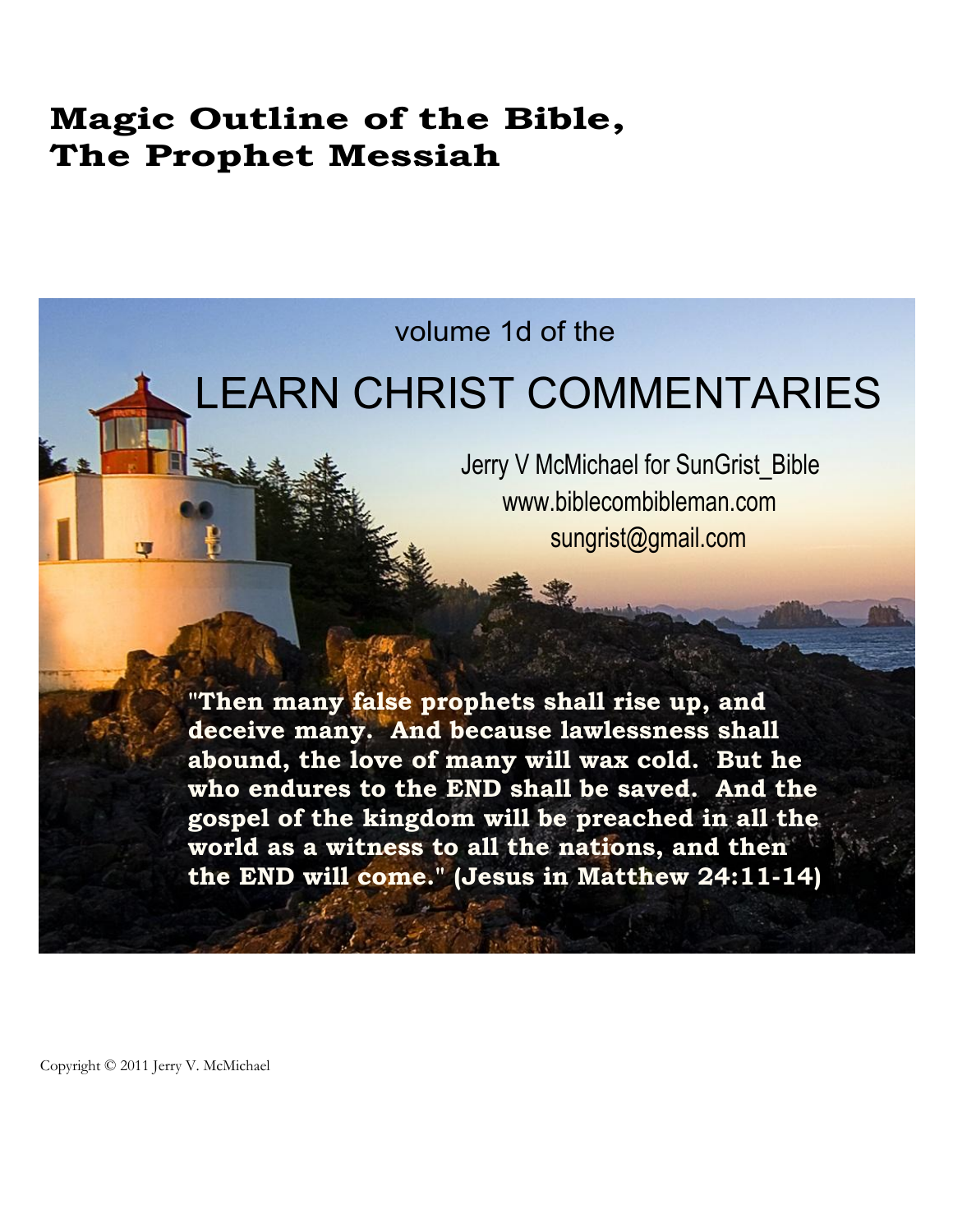#### The Learn Christ Commentaries

### volume 1d: Magic Outline of the Bible, with a focus on the Lord Jesus Christ, the Prophet Messiah

Preface: The Prophet Messiah in the Context of the Old Testament According to the New Testament.

Someone tells the story of a certain large Bible so designed that when you stood back to look at any page, you would see outlined around the text an image of Christ. So it is with the story or message of the Bible. Christ is the Bible, and the Bible is Christ. How appropriately the Apostle John first received in Revelation the proper word of "Word" to reperesent the Lord Jesus Christ, then later in the writing of the Gospel of John started the story of the Life of Jesus with the "Word made flesh" as a proper label for Jesus. The word "Word" for Jesus and the word "Word" for the Word of God are more closely related than we will ever know this side of eternity. (Karl Barth has made a contribution here in his book on the Word.)

Each of us must interpret Christ for our own generation. The accuracy of that interpretation can be measured in terms of our faithfulness to the Bible as the Word of God. There are many official and un-official interpretations of Christ even as there are many man-made religious organizations which claim to properly interpet Christ for our times. Rather than sling mud about which ones and how many of them are really part of the body of the Christ of the Bible, and incidentally of the presently living Christ who is the only head of the real body of Christ...that is, I say, rather than trying to separate who is and who is not a member of the real body of Christ, the more postive approach is to get back to the Bible with good Bible-based principles of hermenuetics, or Bible interpretation, setting forth the real Christ of the Bible and what it is to Learn the Christ of the Bible. If forced to select two verses from the Bible to represent a single focus for THE LEARN CHRIST COMMENTARY, it would have to be Ephesians 4:20,21.

"But you have not so learned Christ, if indeed you have heard Him and have been taught by Him, as the truth is in Jesus..." (Ephesians 4:20,21 NJKV)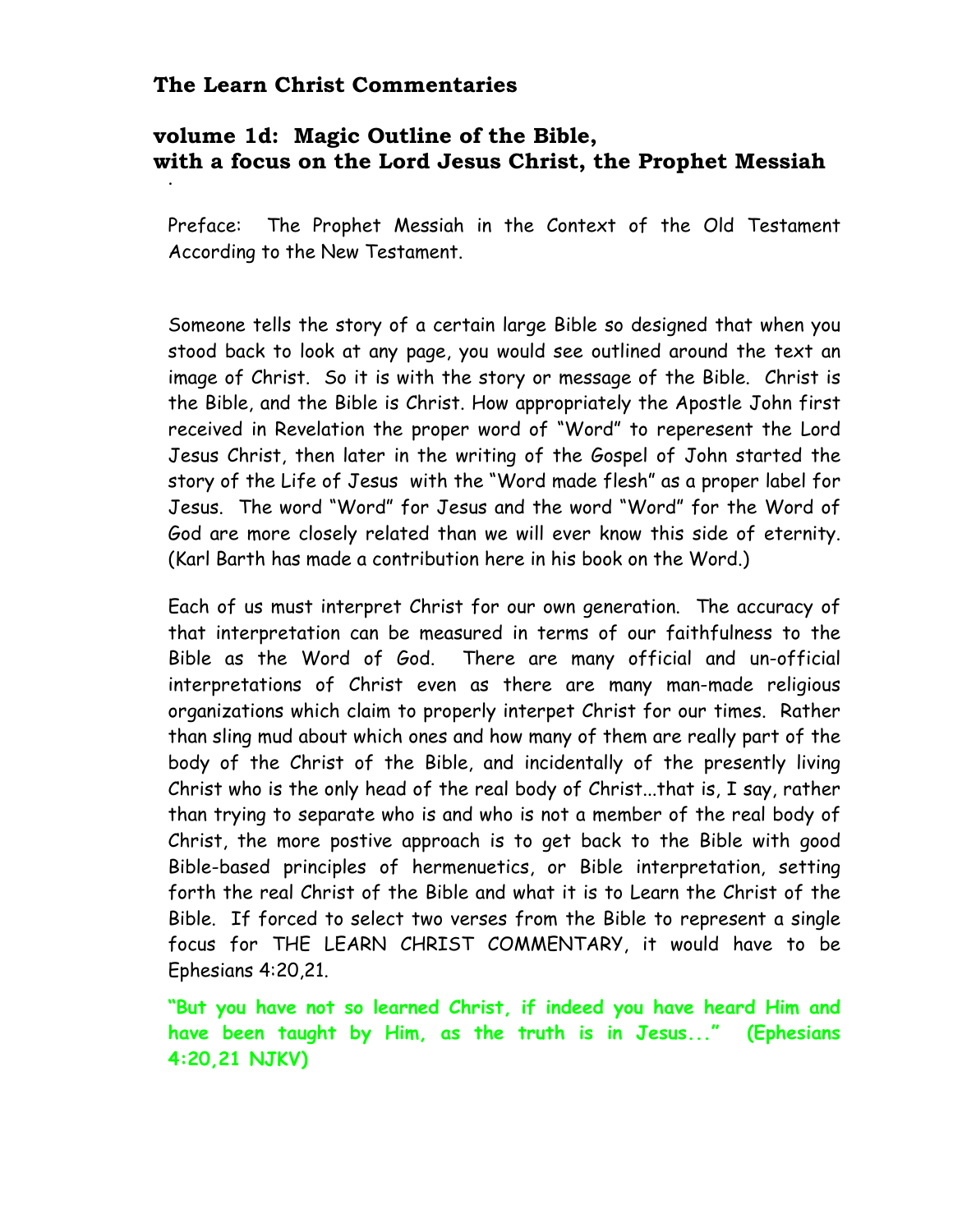Let us face up to realities: Even as some churchmembers in the church at Ephesus, the church where the Apostle Paul had labored the longest, had not really heard Christ and had no really been taught by Christ, even so many more in American religious organizations, having lesser leaders than Paul and Christ, have not heard Christ and have not been taught by Christ. (You will learn more about this focus later.) Right now, we need to relate the "Preview of the Bible", the subject of this first chapter, to that focus. The claim is that the story of the whole Bible is ultimately a story about the learning of Christ. If you look at the outline of the Bible below, you will notice the Gospel of Christ as number 8 of the complete 12 of the subject outline of the Bible. You will also find Christ dominating roman numerals 4,5,10,11, and 12 as well as an integral subject matter of each outline division. The reason is simple: the Bible is a story about the Lord Jesus Christ! And if you don't learn Christ, the Christ of the Bible and the Christ of God the Father, the Creator of the Universe, then you do not learn the Bible!

Subject Outline of the Bible.

- I. The Living God of the Living
- II. Righteousness of God and Man
- III. The Composite Witness of the Bible
- IV. God, Man and the Son of Man
- V. The Resurrection
- VI. Wisdom From God
- VII. The Gospel
- VIII. Listening More Important Than Sacrifice
- IX. What Happened to the Jews as the Chosen nation?
	- X. The Salvation of God
	- XI. The New King of Israel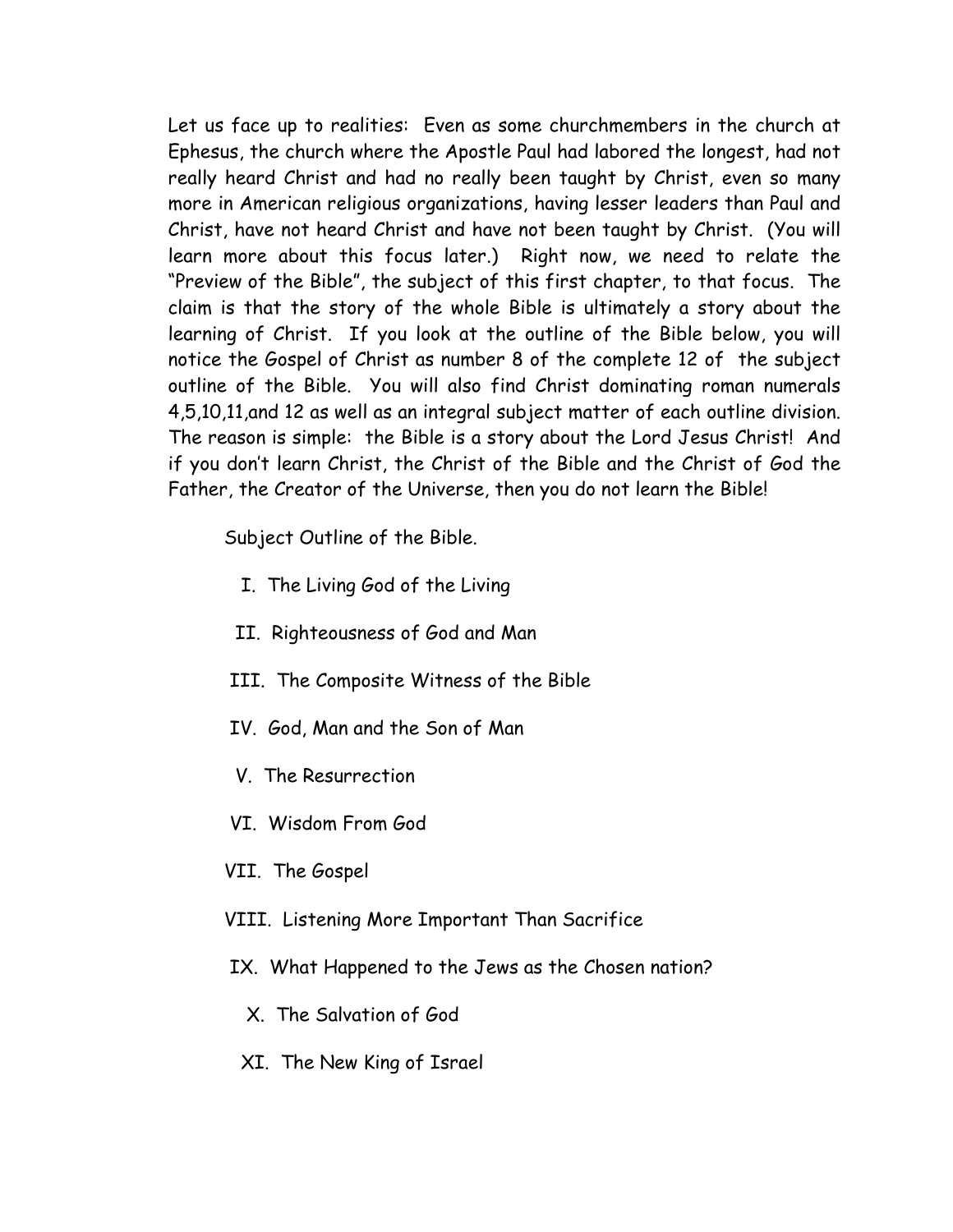#### XII. The Living God Wants Others to Live

What is amazing is that the whole Bible of 66 books, 39 in the Old Testament and 27 in the New Testament, can be outlined under 12 major subjects! I will tell you upfront why that is possible: because of the Old Testament quotes in the New Testament, and because the New Testament provides the proper interpretation of those Old Testament quotes.

#### THE LIVING GOD OF THE LIVING Chapter 1

 $\mathbf{I}$ . God, Man, and Marriage.

## Genesis

1. Genesis 1:26,27, Matthew 19:4, and Mark 10:6.

(1). Let US make man in OUR image bespeaks of the plurality of God during the time of creation.

(2). In our image and after our likeness tells of some of the glory of man that during Creation was acquired from God.

(3). The dominion of man over all the other works of Creation tells of the First Commission of man to be a pioneer in the exploration and control of the works of Creation.

(4). The Bible referes to man as male and female so that in marriage male and female becomes a complimenting couple of male and female. That is the way God originally created them; and in marriage that is the way He intends for it to keep going according to Jesus, and absolutely no person is to have any part in the separation of those two which God has joined together.

2. Genesis 2:7,24, I Cor 15:45, Matthew 19:5, I Cor 6:16, and Mark  $10:7,8$ .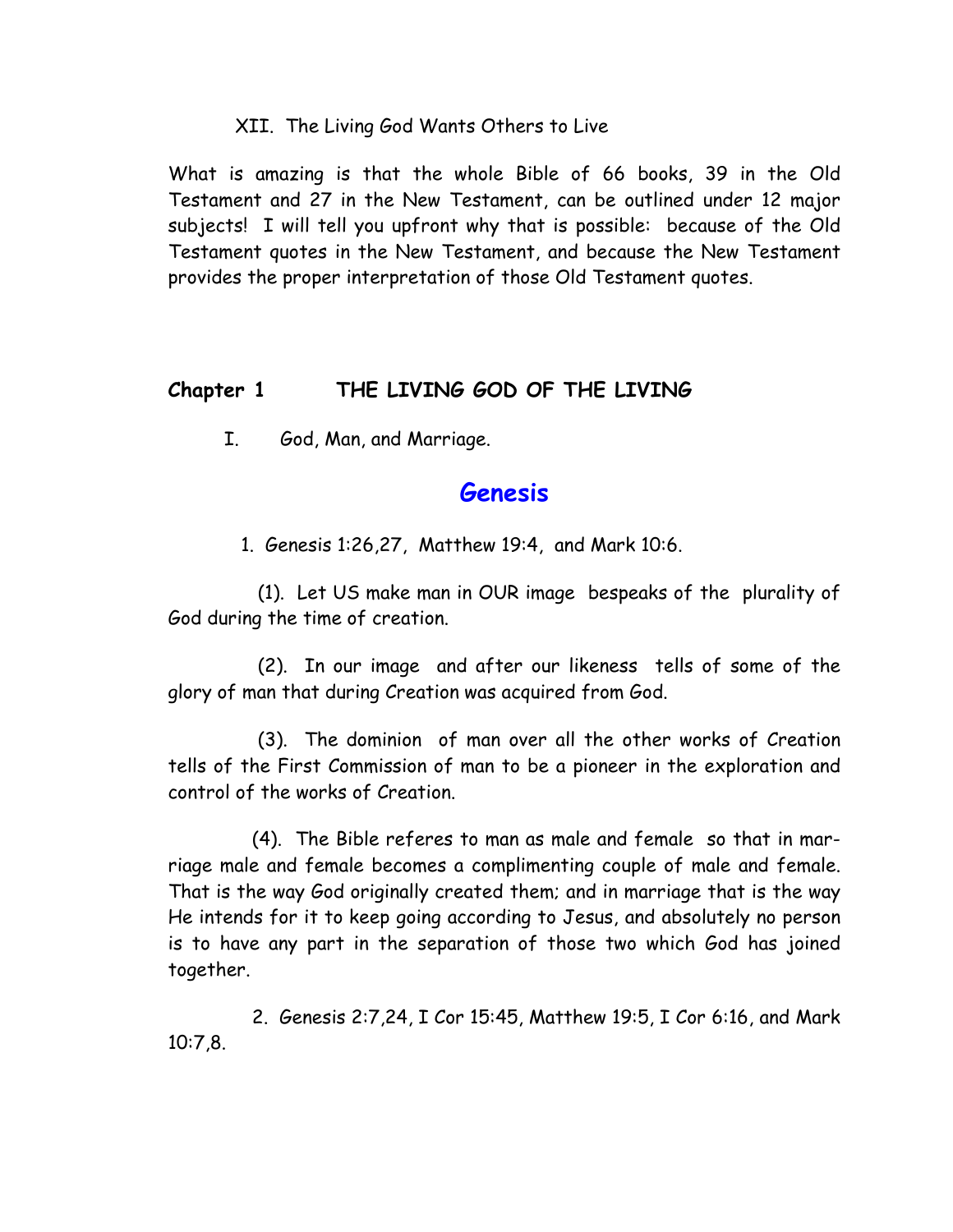(1). From Gen 2:7 we learn that: (a) God created man physically from something that already existed, from the elements of the earth; (b) As far as the actuall existence or inward spirit of man that came from God breathing into him the breath of life;and (c) With that spirit of life also man became a living soul.

(2). From Gen 2:24 we learn of the one flesh characteristics of marriage that God still intends and has always intended, that oneness emphasized by Jesus and the Apostles in the New Testament.

 $(3)$ . While Paul in I Cor 15:45 is emphasizing the difference between the first Adam and Christ the second Adam, also the difference between the natural and the spiritual body, the first man from earth and the second from heaven, he also contrasts the living soul and the living spirit.

 $(4)$ . As a man departs from the household of his mother and father, cleaving to a wife in marriage, the two become in Gods sight as one flesh (Matthew 19:5,6 and Mark 10:7,8).

(5). So serious is this matter of joining with God that the Bible considers when a man has a relationship with a harlot that he becomes one body with her  $(I$  Cor 6:16).

3. Genesis 5:1,2, Matthew 19:4, and Mark 10:6.

 $(1)$ . Genesis 5:1,2 reinforces and builds on previous doctrine as God calls their name, male and female, Adam.

II. God and the Gospel.

1. Genesis  $12:1-3$  and Galatians  $3:8.9$ .

(1). With Gods call to Abram to another land, God gave the everlasting covenant of: (a) From Abram's seed God would make the great nation of Israel; (b) Through his seed Christ the name of Abram would be great; and (c) Through Abram all the families and nations of the earth would be blessed

 $(2)$ . Paul writes in Galatians 3:8.9 that: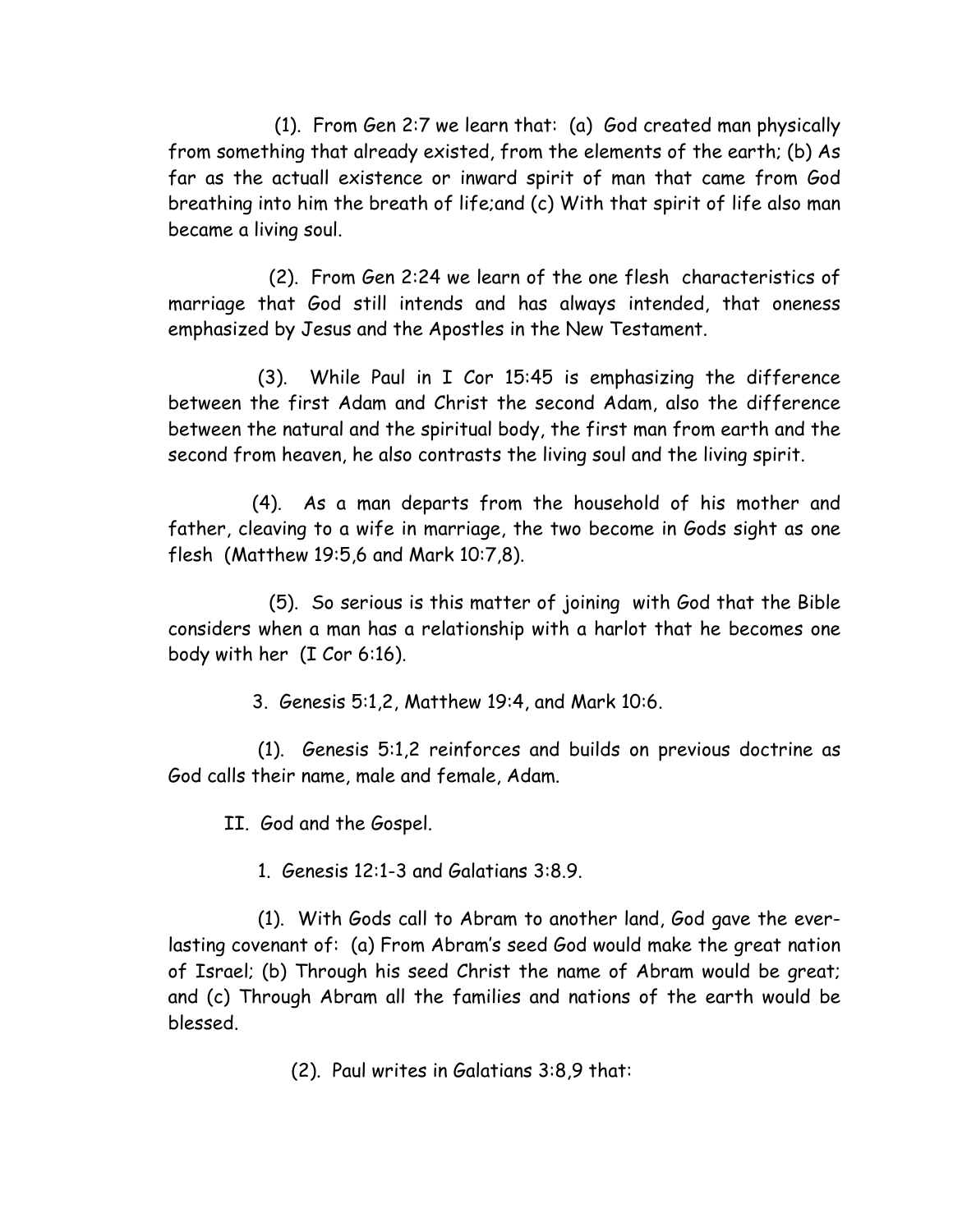a. When God said "In thee shall all nations be blessed" God was preaching the Gospel to Abraham;

b. This all nations meant the Gentiles, or heathen which is the favorite word of the Bible for Gentiles:

c. This Gospel is justification through faith; and

d. All Gentiles and Jews who believe in Christ becomes the seed of Abraham through faith.

2. Genesis 15:5,6, Romans 4:18, and James 2:23.

 $(1)$ . In Genesis 15:5 God identifies that the seed of Abram will be as numerous as the stars of the sky, and in Genesis 15:6 since Abraham believed God will He said this the belief was counted for righteousness.

(2). In quoting "So shall your seed be" from Genesis in Romans 4:18, Paul emphasizes how Abraham believed in hope against hope that he would indeed be the father of many nations although he had at the time no .snos

 $(3)$ . The Apostle James in James 2:23 reiterates how the faith of Abraham was counted as righteousness, adding that Abraham was called the friend of God

3. Genesis  $17:5$  and Romans  $4:17$ .

 $(1)$ . As God changes the name of Abram to Abraham, He says "A father of many nations have I made thee".

 $(2)$ . Paul tells us in Romans 4:17 that this quote from Genesis  $17:5$  tells us two things about God Himself:

a. God is a life-giving God; and

b. God is a God that can call into existence what did not previously exist.

III. God of the Living, our Father in Heaven.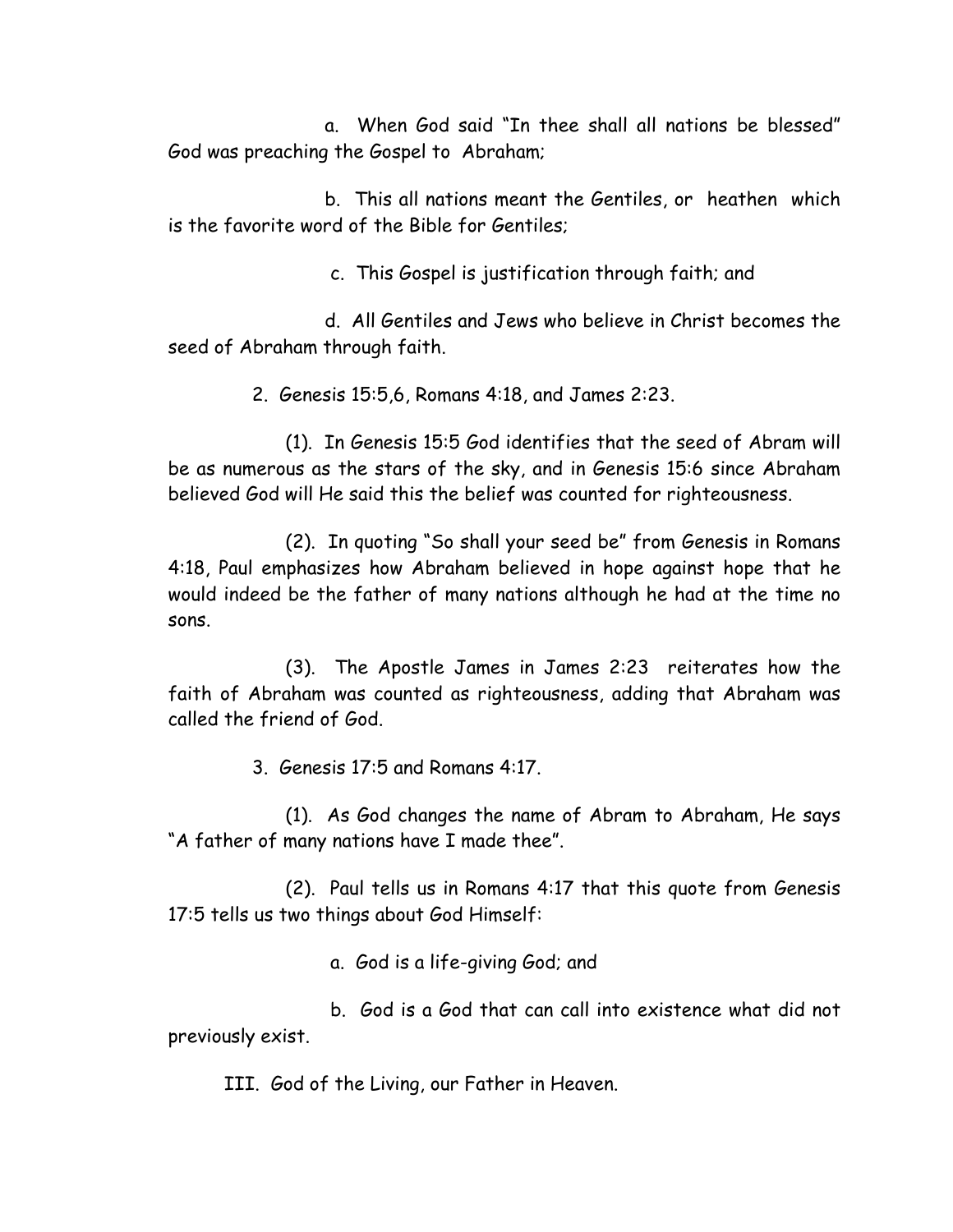1. Genesis 18:12-14 and Mark 10:27.

(1). God told Abraham and Sarah that though old and stricken in years they would have a son, and when Sarah laughed God said, Is any thing too hard for the LORD?

(2). Jesus in Mark 10:27, not in the same context but with a paraphrase of the same meaning, talks of salvation as all things are possible with  $God$ .

2. Genesis  $22:18$  and Galatians  $3:16$ .

 $(1)$ . All nations will be blessed with salvation through the seed of Abraham.

 $(2)$ . That Seed is singular, the Seed is Christ.

3 Genesis  $38:8$  and Mark 12:19

(1). Judah told Oman to raise up children to his brother Er whom God had slain

 $(2)$ . When the Sadducees brought up the matter of raising children by a died brothers wife and as to whose wife she would be in the resurrection, Jesus told them that what was important was that God was the God of the living, the God of the living Abraham, Isaac, and Jacob.

# Exodus

4. Exodus 3:6 and Luke 20:37.

(1). God told Moses in the call at the burning bush that He was the God of Moses father, the God of Abraham, Isaac, and Jacob.

(2). About the dead being raised to life, Jesus quotes Moses and Exodus 3:6 how God is the God of Abraham, the God of Isaac, and the God of Jacob; and with the emphasis on God as each time God with repeated with Abraham, Isaac, and Jacob.

5. Fxodus 9:16 and Romans 9:17.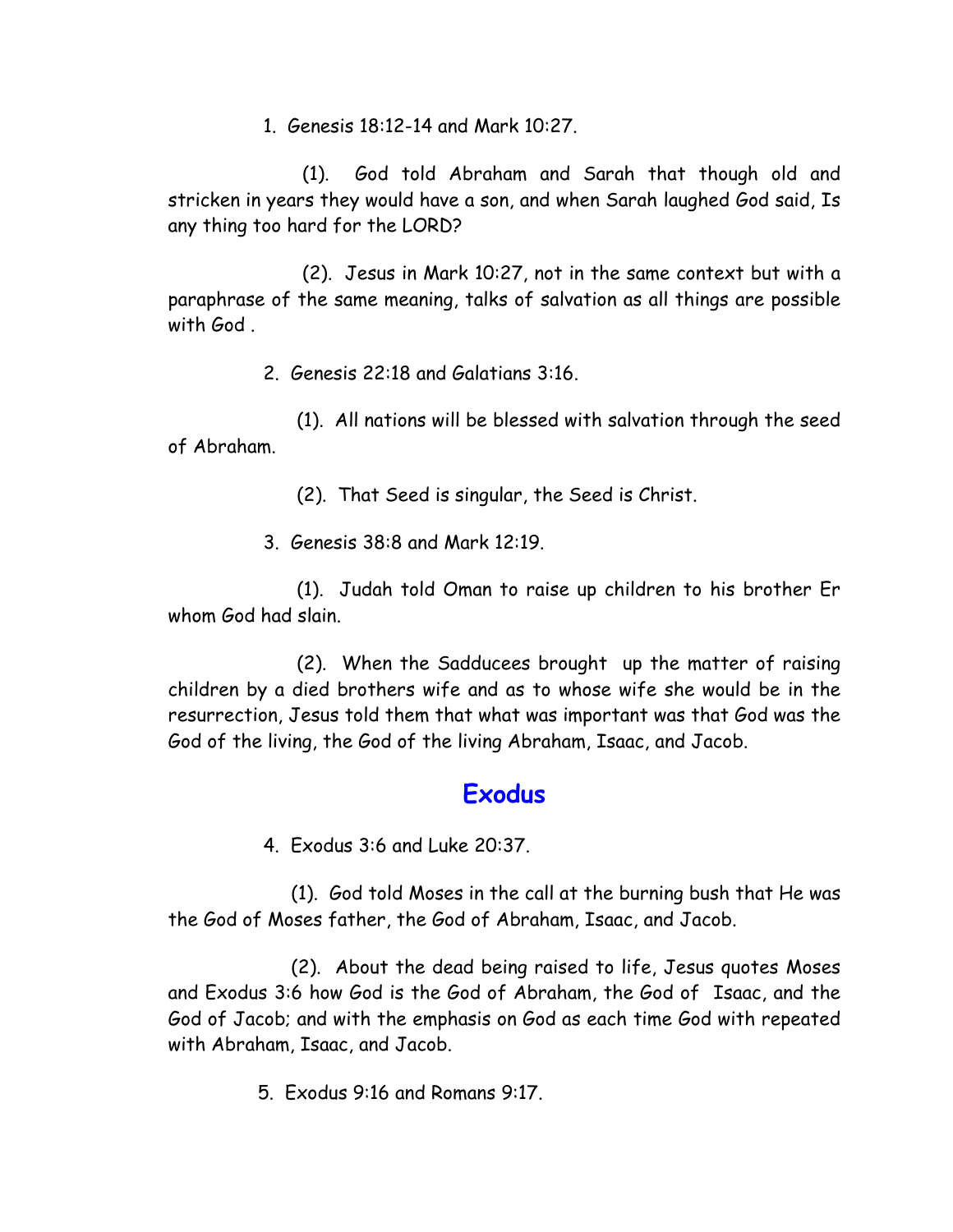(1). God has Moses tell Pharaoh that he has been put on the throne of Egypt for two reasons: (a) To demonstrate the power of God in securing the freedom of Israel; and (b) That the name of the living God and the God of the living might be declared over all the earth.

In quoting that in Romans 9:17 and in explaining the  $(2)$ . meaning in Romans 9:16,18, Paul is telling us of how God is in control of world events; and what is important does not depend on the will of man or the competitiveness of man, but rather on the mercy of God, and that ultimately God will have mercy on whom He alone desires.

6. Exodus 12:46 and John 19:36.

(1). The Passover feast in remembrance of Gods rescue of Israel from Egyptian bondage among other things included that the lamb of the feast should not have a bone of the body broken, a direct quote of which we will see later in Psalms.

(2). When the Apostle John in John 19:36 tells of how at the Crucifixion of Jesus, and since Jesus was already dead contrary to custom, not a bone in His body was broken, John is quoting from both Exodus and Psalms 34:20. (Psalms 34:20 is directly quoted, and the reference from Exodus 12:46 is closer to a paraphrase.)

7. Exodus 16:18 and II Corinthians 8:15.

(1). During Gods supply of manna during the 40 years in the wilderness, those who gathered much had nothing left over and those who gathered little were not hungry so that it was completely by the grace of God and according to the individual needs.

(2). Paul quotes this in II Corinthians to illustrate equality among Christians in the churches, or to illustrate the democratic nature of salvation

#### Chapter 2 RIGHTEOUSNESS OF GOD AND MAN

T The Ten Commandments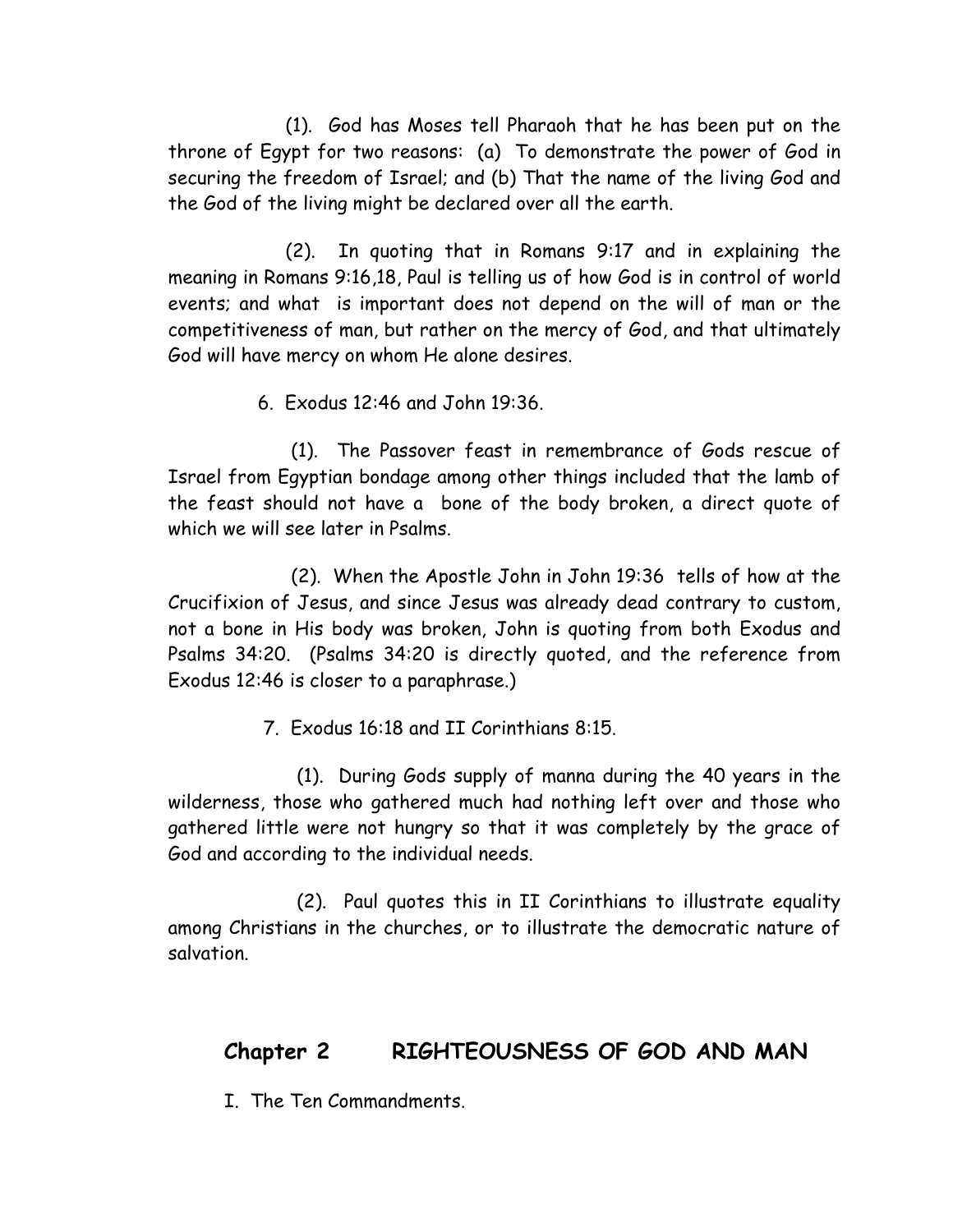1. Exodus 20, Luke 18:20, Mark 7:10, Matthew 5:38, Romans 13:8,9, and James 2:11.

(1). These are the Ten Commandments according to Jesus and the Apostles.

2. Exodus 21:17 and Mark 7:10: speaking evil of mother and father was considered so serious to God that those who did such were to be put to death.

3. Exodus 21:24 and Matthew 5:38: under the law it was to be life for life, eye for eye, and tooth for tooth s greatly did God respect human life and welfare and desire Israel to do the same.

4. Exodus 32:6 and I Corinthians 10:7: Paul reminds Christians at Corinth not to be idolaters even as the children of Israel were while Moses was on Mount Sinai getting the Ten Commandments.

 $II$ The Laws of a Holy God.

### Leviticus

1. Leviticus 4:18-20 and Hebrews 9:22: not a paraphrase or a quote, but rather in Hebrews 9:22 Paul summarizes what blood could do in the laws and ordinances of the Old Testament, the practices of which Leviticus 4:18-20 is typical.

2. Leviticus 11:44 and I Peter 1:16: God requires that His people be Holy since He Himself is Holy.

3. Leviticus 18:5,16 and Galatians 3:12: any person who desires to live under the Laws must life by keeping the Laws.

4 Leviticus 19:12 and Matthew 5:33

(1). In these just and holy requirements of the Law of Leviticus since "I am the LORD", His name is not be sworn by falsely nor profaned.

(2). With this quotes and as a starting point, Jesus says don't make any oath at all.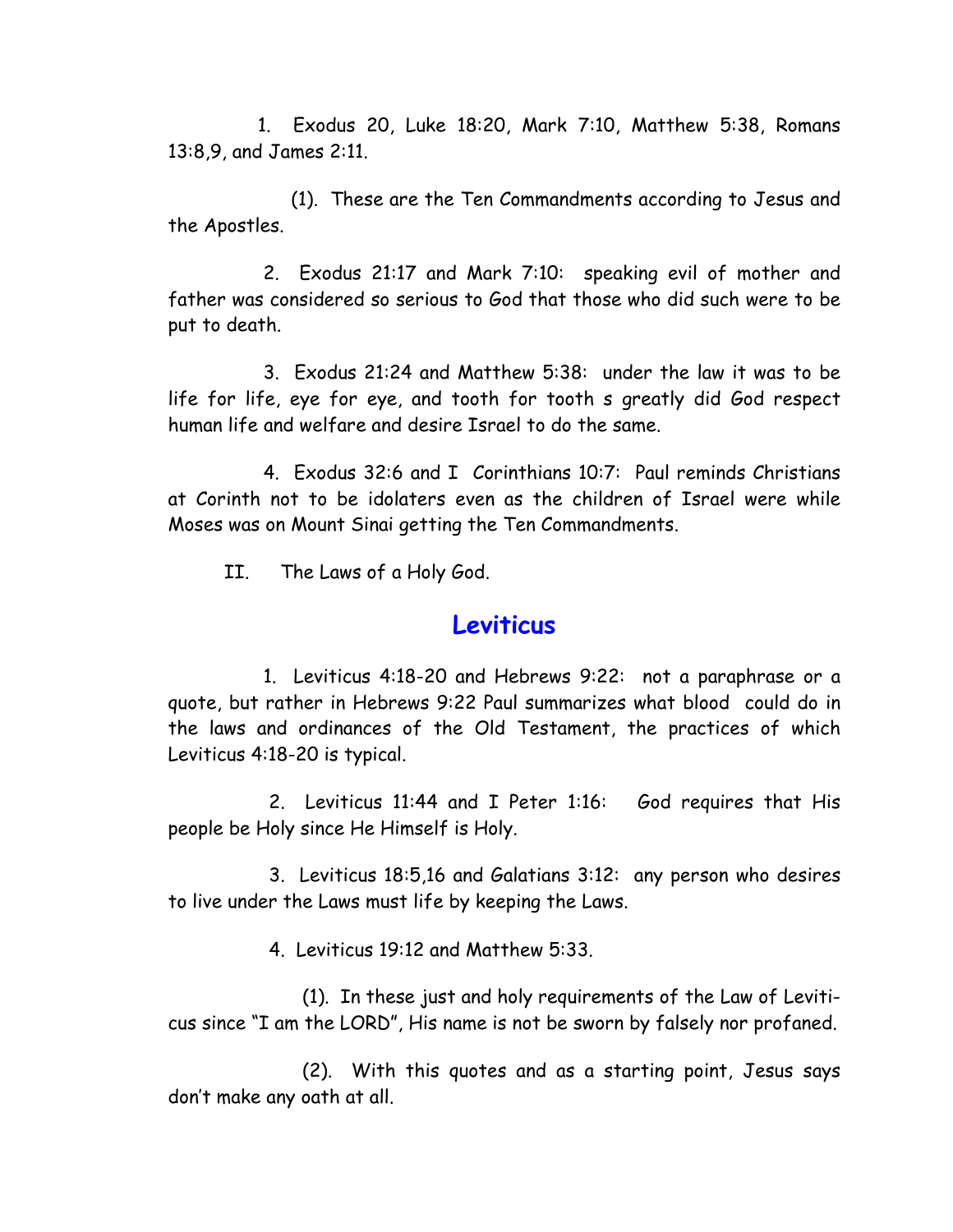III. How Did the Law Read during the time of Jesus.

1. Luke 10:26: "And He (Jesus) said to him, 'What is written in the Law? How does it read to you?" (NASV)

2. Leviticus 19:18 and Luke 10:27: (1) To Love God with all the heart, mind, and soul; and (2) To Love your neighbor as yourself.

3. Leviticus 18:5 and Luke 10:28: "And He (Jesus) said to him, 'You have answered correctly; DO THIS, AND YOU WILL LIVE." (NASV)

NOTE: If you could really do this, keep these laws, you would live eternally.

IV The Laws Jesus Came to Fulfill, not Destroy.

1. Leviticus 19:18 and Matthew 5:43: You have been told to love your neighbors and hate your enemies?

2. Be like God (Matthew 5:44,45): "But I say to you, love your enemies, and pray for those who persecute you in order that you may be sons of your Father who is in heaven; for He causes His sun to rise on the evil and the good, and sends rain on the righteous and the unrighteous." (NASV)

3. Galatians 5:14, Romans 13:8,9, and James 2:8: All the Law is fulfilled in Love for Neighbor as yourself.

4. Leviticus 20:9 and Mark 7:10 (with Exodus 20:12 and Deut 5:16): Since in the Law the reguirement to "Honor father and mothers has already been established and quoted here, it follows also on the ordinances of the law, or applications, that those who curse mother and father should die.

(NOTE: The emphasis of Jesus in Mark 7:13 is that the religious leaders were trying to invalidate the Word of God by their traditions.}

5. Leviticus 28:12 and II Corinthians 6:16: God desires a distinct or special people among whom He can dwell and be their God.

{NOTE: In Isaiah 52:11 as quoted in II Corinthians 6:17 this is to be a clean and separate people.}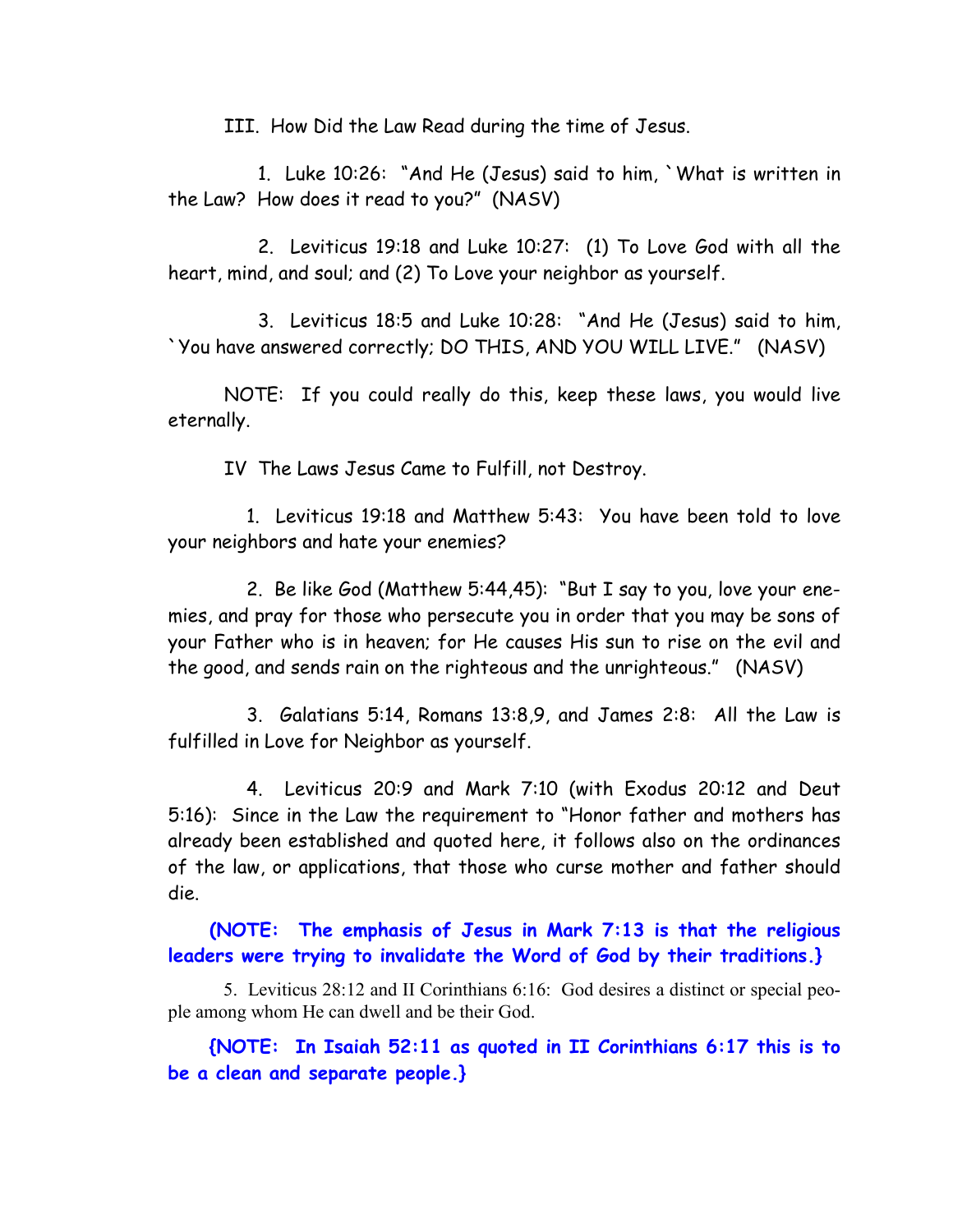V. The real way to eternal life, to fulfillment of righteousness and the Laws, is through faith in the Crucifixion of the Lord Jesus Christ for the sins of the world

### **Numbers**

1. Numbers 9:12 and John 19:36 reminds us that as predicted in the Old Testament not a bone in the body of Christ was broken during Crucifixion.

#### Chapter 3 THE COMPOSITE WITNESS OF THE BIBLE

The Importance of Witnesses. I.

### Deuteronomy

1. Deuteronomy 5:16, Exodus 20:12 and 21:17, Leviticus 20:9, and Mark 7:10 where with Honor to parents and the law of death with dishonor, Jesus teaches that what is inside man rather than what goes inside him is defiling.

2. Importance of knowing the Commandments: Deut 5:16-20 and Mark 10:19.

You know the commandments, DO NOT MURDER, DO NOT COMMIT ADULTERY, DO NOT STEAL, DO NOT BEAR FALSE WITNESS, DO NOT DEFRAUD, HONOR FATHER AND MOTHER. (Mark 10:19 NASV)

3. What Commandment is Foremost? Mark 10:28-31 and Luke 10:26.27.

(1). First is THE LORD OUR GOD IS ONE LORD, Deut 6:4,5 and Mark 10:29,30.

(2). Second is Love Neighbor, Lev 19:18 and Mark 10:31.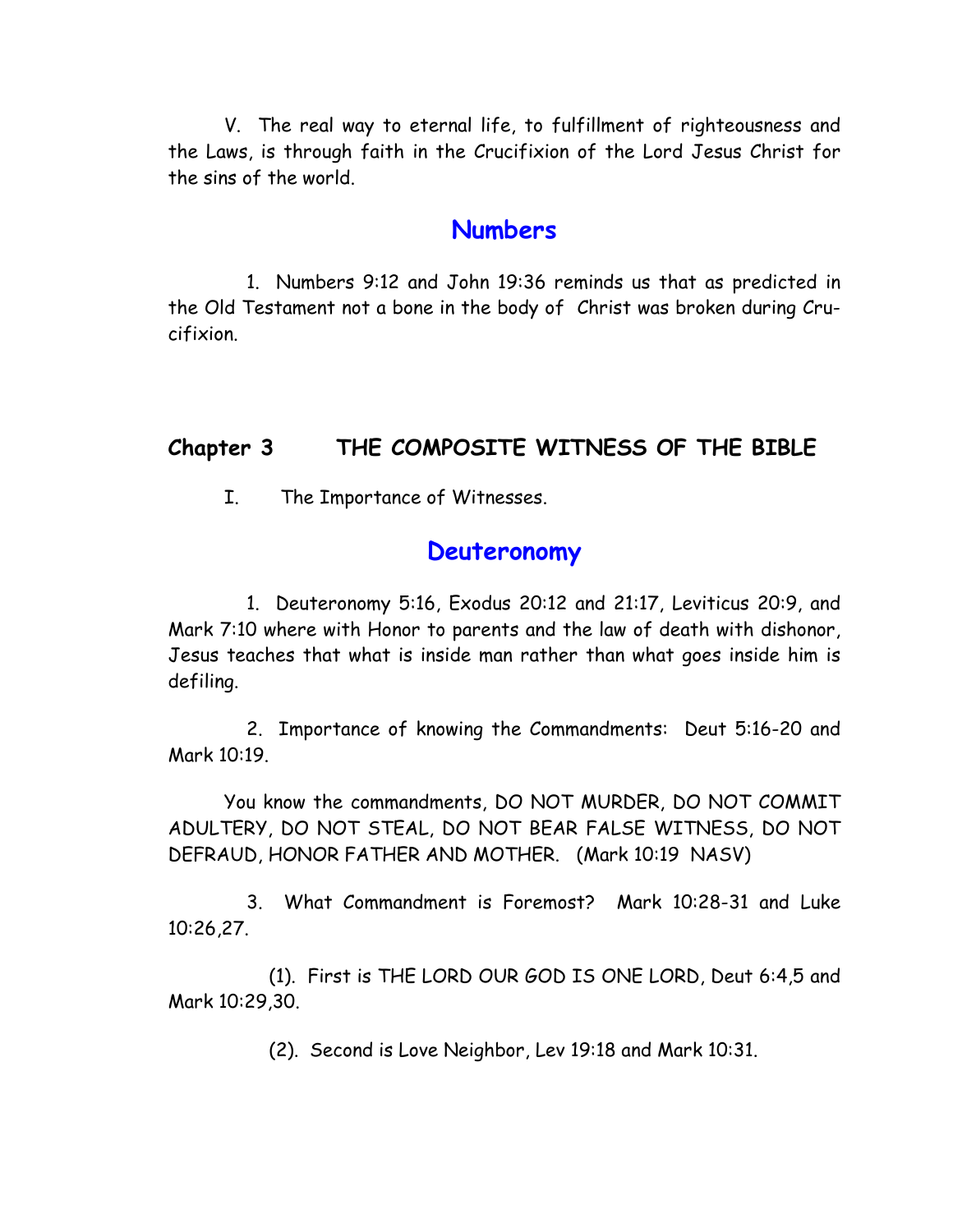4. Worship God only and serve Him: Deuteronomy 6:13 and Luke  $4:8.$ 

5. The importance of a special people to bear witness to God begins here and runs throughout the Old Testament: Deut 7:6 and Titus 2:14.

6. Deuteronomy 8:3, Matthew 4:4, and Luke 4:4: Man should not live by bread alone.

II. OKAY, HOW IS MAN TO LIVE?

1. Live by Listening to what Jesus, the Prophet Messiah has to say: Deut 18:15,19, Acts 3:22,23, and Acts 7:37.

Listen to the Apostle Peter as he preaches quoting from the Prophet Moses in Deuteronomy: Moses said, 'The Lord God shall raise up for you a Prophet like me from your brethren; to Him you shall give heed in everything He says to you. And it shall be that every soul that does not heed that Prophet shall be utterly destroyed from among the people. (Acts 3:22,23 NASV)

2. Live by Listening to the testimony of God the Father to God the Son: Mark 9:7, a paraphrase of Deut 18:15,19 except from God Himself, and a direct quote in Psalm 11:7.

Then a cloud formed, overshadowing them, and a voice came out of the cloud, 'This is My beloved Son, listen to him! (Mark 9:7 NASV)

3. Live by Listening to other reliable and trustworthy witnesses: Deut 19:15.

One witness shall not rise up against a man for any iniquity, or for any sin, in any sin that he sinneth; at the mouth of two witnesses, or at the mouth of three witnesses, shall the matter be established. (Deut 19:15 KJV)

(1). Deut 19:15 and Matthew 18:16: if your brother sins against you but refuses to listen, take your grievance to him byway of two or three witnesses; and if that does not work take it before the local church.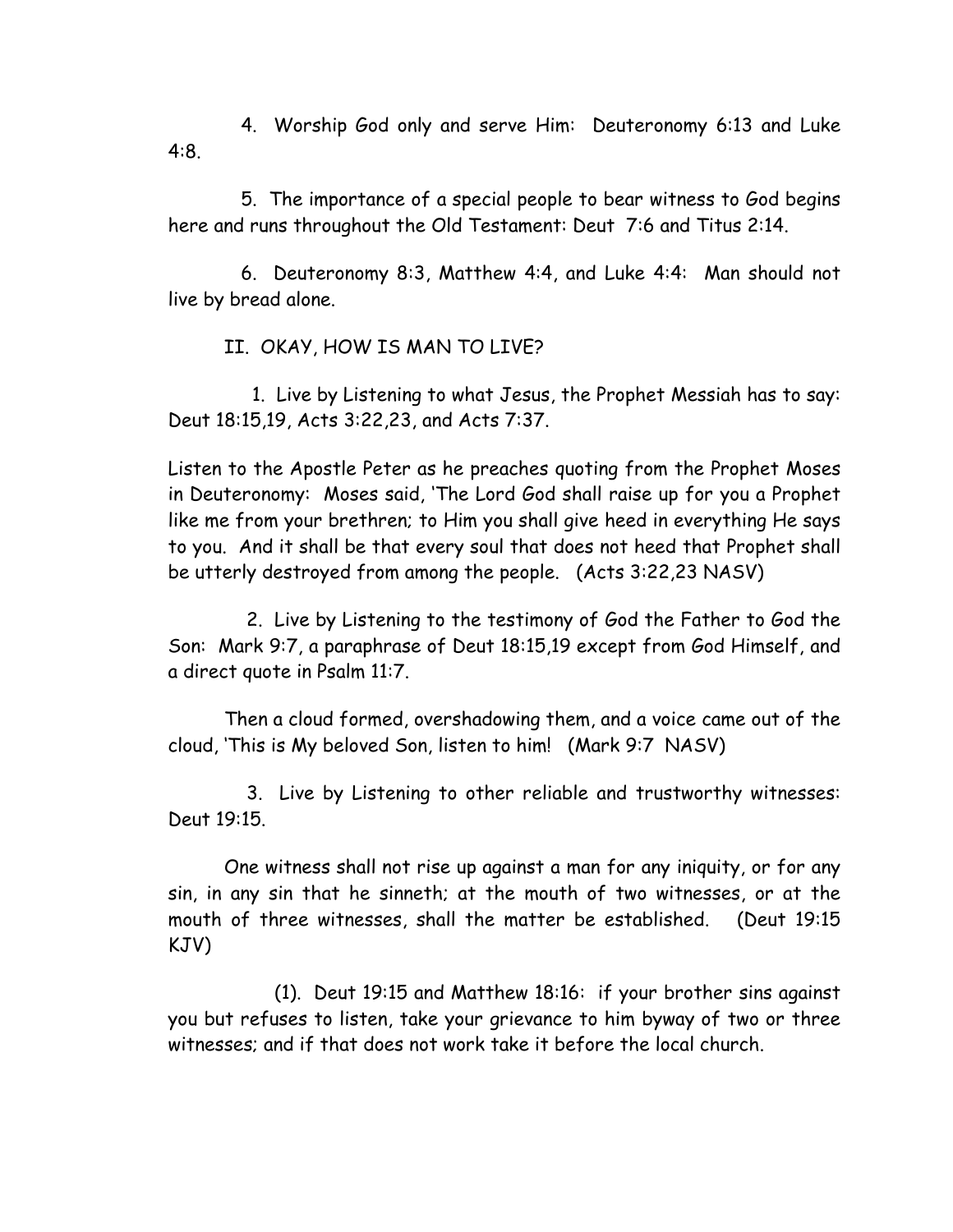(2). Deut 19:15 and II Corinthians 13:1: Listen to the Apostle Paul!

This is the third time I am coming to you, EVERY FACT IS TO BE CONFIRMED BY THE TESTIMONY OF TWO OR THREE WITNESSES. (II  $Cor 13:1$ 

(3). Deut 19:15 and John 8:17: Listen to Jesus Himself!

Even in your law it has been written, that the testimony of two men is true. I am He who bears witness of Myself, and the Father who sent Me bears witness of Me.  $(John 8:17,18)$ 

(4). Deut 19:15 and I Timothy 5:18: Listen to the elder of any local church (same as the pastor or bishop) right up to the point that any accusation against him has been established in that local church at the mouth of two or three witnesses

III. How Can you Listen to a Common Criminal Like Jesus of Nazareth who was cursed in that He was hanged or crucified on a tree (cross)? Deut  $21:22$  and Galatians  $3:13$ 

1. Deuteronomy 21:22.

"And if a man have committed a sin worthy of death, and he be put to death, and thou hang him on a tree; His body shall not remain all night upon the tree, but thou shalt in any wise bury him that day; (for he that is hanged is accursed of God;) that thy land be not defiled; which the LORD thy God giveth thee for an inheritance." (Deut 21:22,23 KJV)

{NOTE: Jesus was very familiar with this portion of the Word of God as He was with all of the Old Testament, and when crying "My God, my God, why hast thou forsaken me", a cry of grief more than questioning He knew that God had to turn His back on such a curse on Christ for the sins of the whole world.}

2. Galatians  $3:13$ .

ALL OF GODS WORDS AND WORD IS SERIOUS AND TO BE TAKEN SERI-OUSLY WHETHER WRITTEN IN THE OLD TESTAMENT OR NEW TESTAMENT! Christ redeemed us from the curse of the Law, having become a curse for us for it is written, 'Cursed is every one who hangs on a tree. (Galatians 3:13 NASV)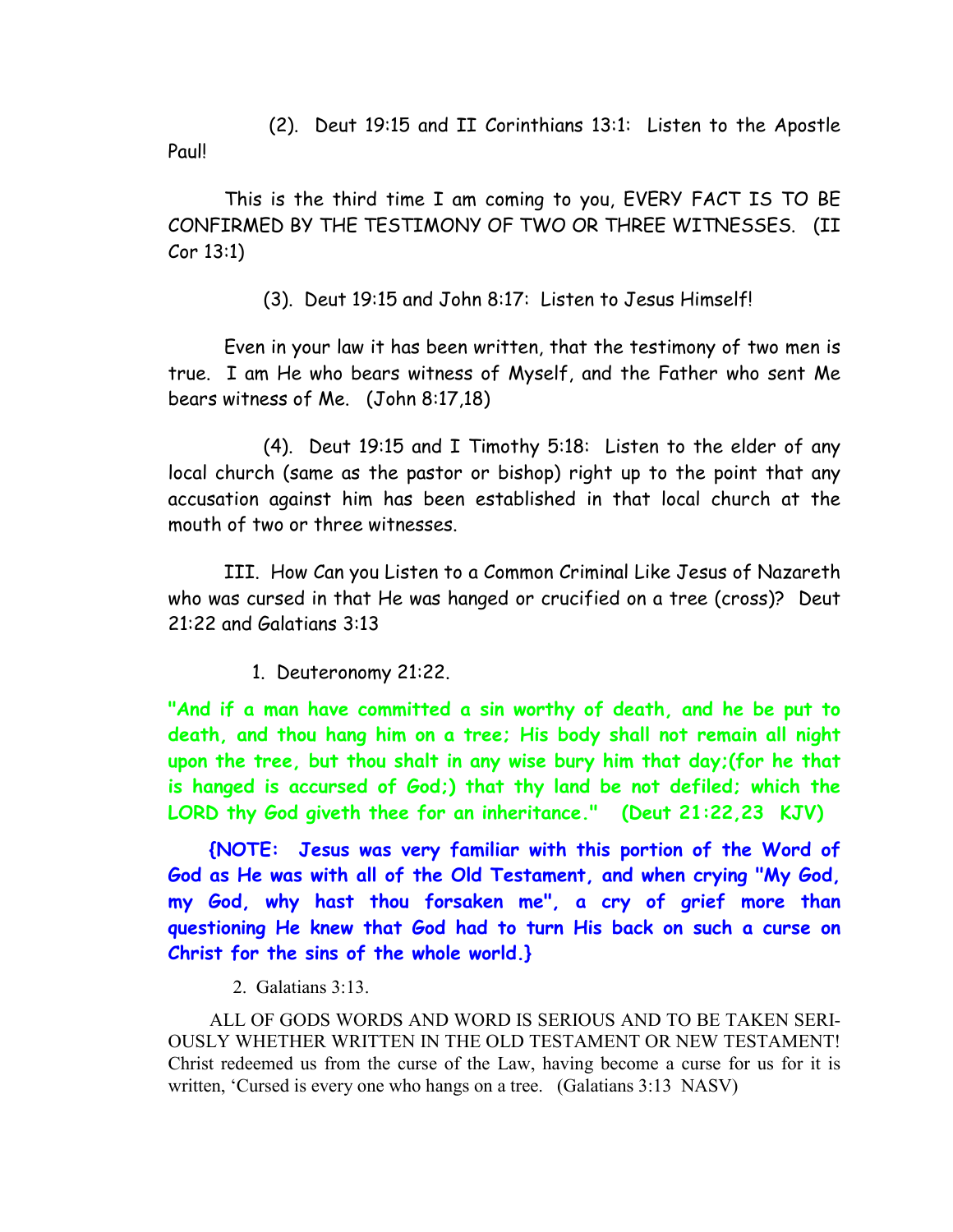(1). We were cursed by the Law since striving to live by them and therefore keeping them, we knew ourselves to come far short; and therefore without real life!

(2). Jesus in the death on the Cross became a curse in our place.

IV. Listen to Jesus seriously on a few other matters.

NOTE: Especially if you think you were not under a curse because of your failures to live up to the Law and therefore did not need for Christ to become a curse in your place!

1. Deuteronomy 24:1, Matthew 5:31, and Mark 10:4.

 $(1)$ . Deuteronomy 24:1.

When a man hath taken a wife (this is not necessarily the way you are cursed), and married her, and it come to pass that she find no favor in his eyes, because he hath found some uncleanness in her; then let him write her a bill of divorcement, and give it in her hand, and send her out of his house. And when she is departed out of his house, she may go and be another mans wife. (Deut 24:1,2 KJV)

 $(2)$ . Matthew 5:31.

And it was said, 'Whoever divorces his wife, let him give her a certificate of dismissal; but I say to you that every one who divorces his wife, except for the cause of unchastity, makes her commit adultery; and whoever marries a divorced woman commits adultery. (Matt 5:31,32 NASV)

 $(3)$ . Mark 10:4.

And some Pharisees came up to Him, testing Him, and began to question Him whether it was lawful for a man to divorce a wife. And He answered and said to them, What did Moses command you? And they said, moses permitted a man to write a certificate of divorce and send her away. But Jesus said to them, 'Because of your hardness of heart he wrote you this commandment. But from the beginning of creation, God made them male and female. For this cause a man shall leave his father and mother, And the two shall become one flesh; consequently they are no longer two, but one flesh. What therefore God has joined together, let no man separate. (Mark 10:2-9 NASV)

2. Deuteronomy 25:3-5, I Corinthians 9:9, and I Timothy 5:18.

(1). Be just in judgment in that the punishment correspond with the violation; don't muzzle the ox as he treads the corn, and let a brother raise up children to his dead brothers wife

(2). It was written for our sakes more than for ozen in order that the worker may work with hope of reward for his works.

(3). The elder (pastor or bishop) that works hard at preaching and teaching should receive likewise double compensation.

3. Deuteronomy 25:6, Luke 20:28,38, and Mark 12:19.

(1). Your dead brothers name is not to disappear from Israel.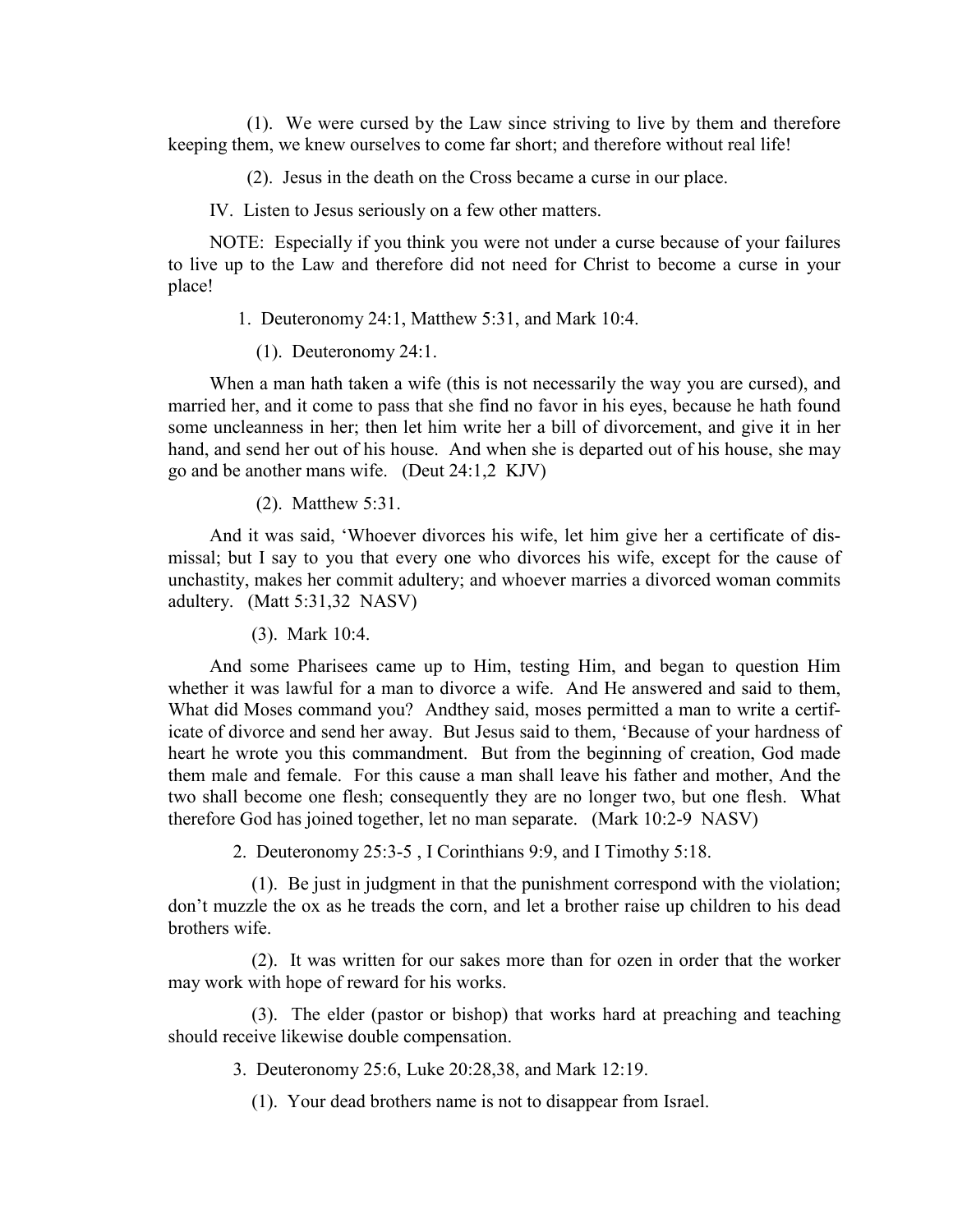NOTE: Why should the eternal laws of God be so concerned about this one single name of a brother who died before he could have any children. After all the last name of the dead childless and the brother would be the same!

 $(2)$ . According to Jesus it is more important to realize that in heaven there is no marriage, rather men are like the angels; and that men do not did who believe in God and Christ like Abraham, Isaac, and Jacob, because they are still alive with the Living God! (Luke 20:28,38 and Mark 12:19)

NOTE: The real concern is that any mans name, alias himself and his real existence, not disappear from the eternal Israel of Gods real people of believing Jews and Gentiles!

V. Listen also to a few other matters from the Apostle Paul in the Word of God!

1. Deuteronomy  $27:26$  and Galatians  $3:10$ .

 $(1)$ . Cursed is every man that does not confirm all the laws of God by doing all of them!

(2). None can truly be justified by the Law, only by faith.

2. Deuteronomy  $32:12$  and I Corinthians  $10:20$ .

 $(1)$ . The LORD God led Israel and their was no strange gods among them.

(2). The Gentiles sacrifice to demons not to God, and the Christian is to have no part in this worship of demons.

#### *Chapter 4* **60D, MAN, AND THE SON OF MAN**

I. How God deals with men and with men Through Christ!

1. Some evident things about God in the Bible of Job and Psalms.

 $(1)$ . God can do everything and anything without any limitations to His power in heaven and on earth.

(2). God knows every thought and every action of every man on earth.

 $(3)$ . God tricks the wise men in their own methods of craftiness like an adult playing with toys and children.

 $(4)$ . God exalts the humble in His sight. They can be down and out and still though humble in the ways of the world not necessarily be humble in the sight of God, and it is even harder for the up and out to be humble in Gods sight for they trust in their own riches or financial security.

#### **boJ**

2. Job  $5:13$  and I Corinthians  $3:19$ : God catches the wise in their own craftiness.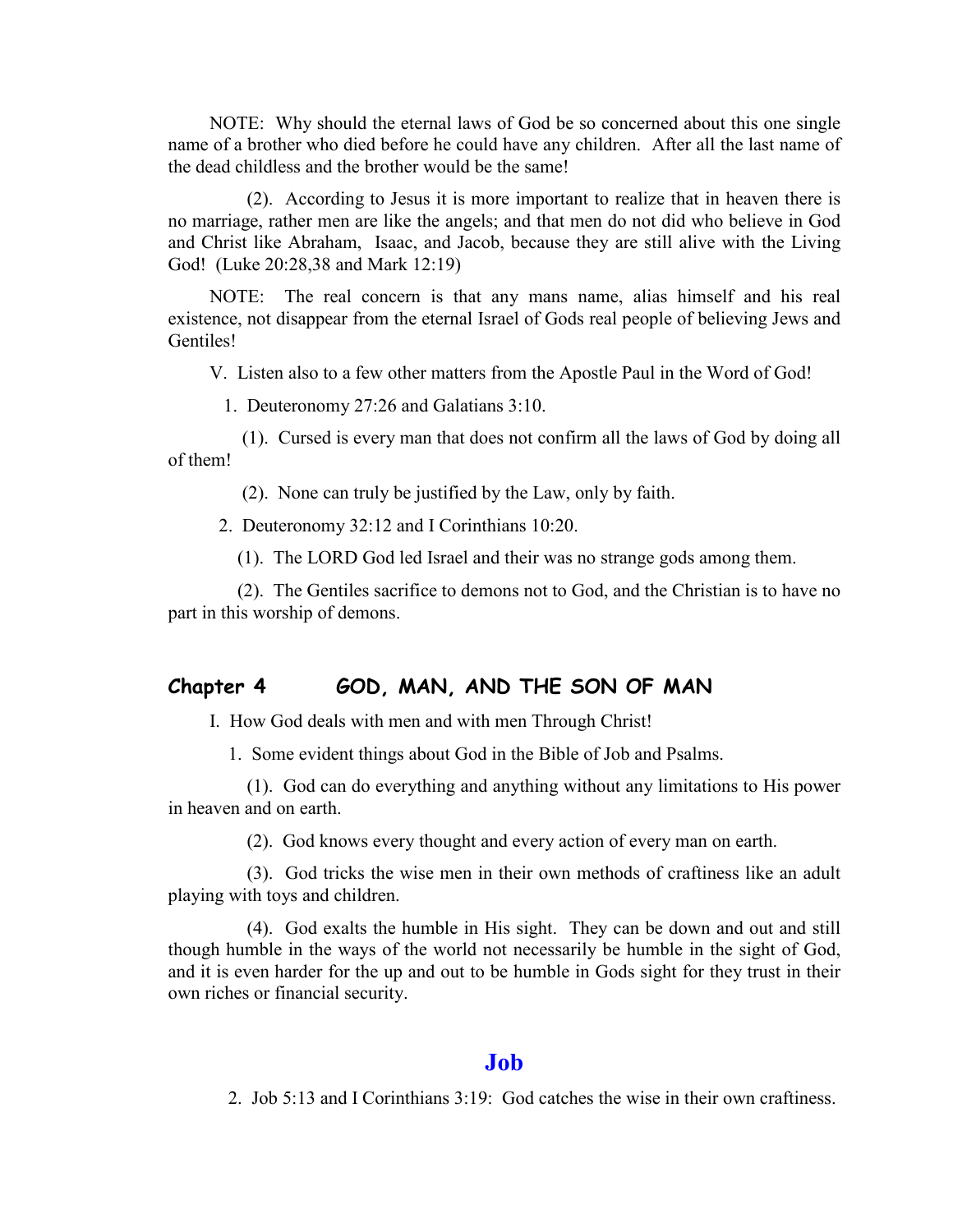- 3. Job 22:29 and James 4:10: God exalts the humble.
- 4. Job 42:2 and Mark 10:27.
	- $(1)$ . Job 42:2.

"Then Job answered the LORD, and said, I know that thou canst do every thing, and that no thought can be withholden from thee. Who is he that hideth counsel without knowledge? therefore have I uttered that I understood not; things too wonderful for me, which I knew not. Hear, I beseech thee, and I will speak: I will demand of thee, and declare thou unto me. I have heard of thee by the hearing of the ear: but no mine eye seeth thee. Wherefore I abhor myself, and repent in dust and ashes." (Job 42:1-6 KJV)

 $(2)$ . Mark 10:27.

NOTE: TWO MOST IMPORTANT AND FUNDAMENTAL DOCTRINES OF ALL THE BIBLE ARE SET FORTH HERE: (1) THE POWER OF GOD, NOTHING IS IMPOSSIBLE FOR GOD; AND (2) WHO THEN CAN BE SAVED SINCE IT IS SO DIFFICULT FOR A RELIGIOUS AND WELL ESTABLISHED LEADER IN **SOCIETY TO BE SAVED?** 

"And Jesus, looking around, said to His disciples, How hard it will be for those who are wealthy to enter the kingdom of God. And the disciples were amazed at His words. But Jesus answered again and said to them, Children, how hard it is to enter the kingdom of God! It is easier for a camel to go through the eye of a needle than for a rich man to enter the kingdom of God. (Why, because most of them unlike Job can not say, 'Wherefore I abhor myself, and repent in dust and ashes.) And they were even more astonished and said to Him, 'Then who can be saved? Looking upon them, Jesus said, With men it is impossible, but now with God; for all things are possible with God." (Mark 10:23-27 NASV)

NOTE AGAIN: IF NO OTHER QUESTIONS ARE ANSWERED IN THIS BOOK, THE ESSENTIAL AND MOST ESSENTIAL QUESTION THAT MUST BE ANSWERED IS THAT OF THE DISCIPLES TO JESUS, WHO THEN CAN BE SAVED? AND WHERE WE START IN THE REST OF THIS BOOK TO ANSWER THAT QUESTION IS WITH THE IMMEDIATE REPLY OF JESUS, WITH THE POWER OF GOD TO WHOM NOTHING IS IMPOSSIBLE.

П. God the Creator and Father looks at man, men, and then testifies to men.

#### **Psalm 1-15**

1. God the Creator notices that the Gentiles rage against Him and that the people of Israel imagine a vain thing and things about Him: Psalm 2:1,2 and Acts 4:24-26.

2. God the Father has decreed and testified in the Bible as well as at the baptism of Jesus in the presence of many as the voice came from heaven that Jesus of Nazareth is, was, and is His Son: Psalm 2:7, Matthew 3:17 and 17:5, Hebrews 1:5 and 5:5, II Peter 1:17, and Mark 9:7.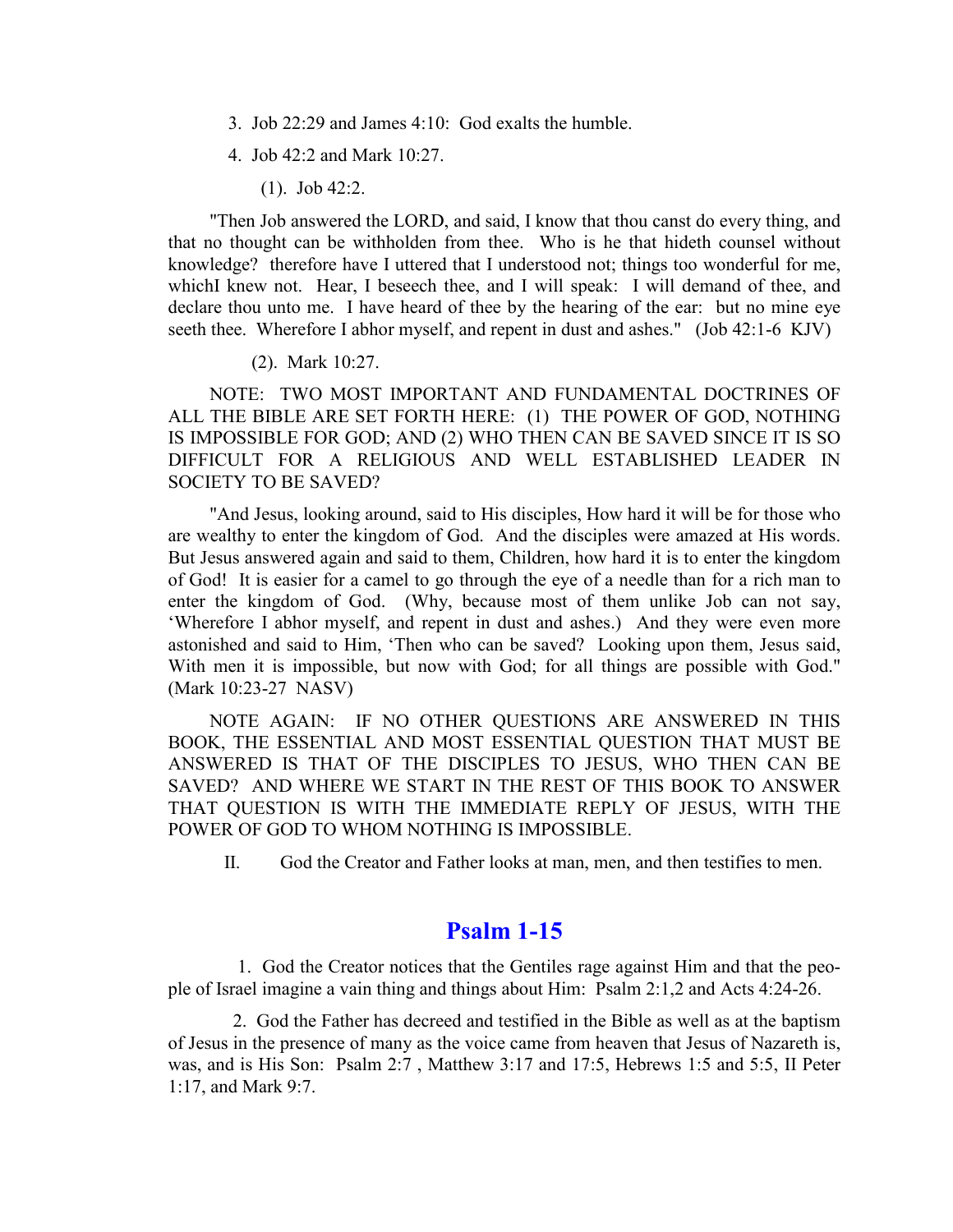$(1)$ . Psalm 2:7.

"I will declare the decree: the LORD hat said unto me, Thou art my Son; this day have I begotten thee."  $(Psalm 2:7 KJV)$ 

 $(2)$ . Matthew 3:17.

" And after being baptized, Jesus went up immediately from the water; and behold, the heavens were opened, and he saw the Spirit of God descending as a dove, and coming upon Him, and behold, a voice out of the heavens, saying, This is My beloved Son, in whom ia am well pleased." (Matt  $3:16,17$  NASV)

 $(3)$ . Matthew 17:5.

" And Peter answered and said to Jesus, 'Lord, it is good for us tobe here; if You wish, I will make three tabernacles here, one for You, and one for Moses, and one for Elijah. While he was still speaking, a bright cloud overshadowed them; and behold, a voice out of the cloud, saying, 'This is My beloved Son, with whom I am well-pleased; hear  $Him!$ " (Matthew 17:4,5 NASV)

NOTE: What God adds in His own testimony to Jesus as compared to the transfiguration after a similar testimony at the baptism is HEAR HIM. Paul did not mean in Ephesians 4:20,21 that like Peter, James, and hundreds of others you had to be there physically as Jesus taught. What he meant was that through the help of the Spirit of God you must see and hear from yourself, personally. This is the key to who can be saved! By listening to Jesus and His words of life!

 $(4)$ . Hebrews 1:5.

"For to which of the angels did He ever say, 'Thou art My Son, Today I have begotten thee? And again, 'I will be a father to Him, and He shall be a Son to Me?"  $(Hebrews 1:5$  NASV)

 $(5)$ . Hebrews 5:5.

"So also Christ did not glorify Himself so as to become a high priest, but He who said to Him, 'Thou art my Son, Today I have begotten thee..."

NOTE: This is the first time in this Bible study of the progressive revelations of the Bible from Genesis to Malachi that we have encountered Jesus as the great high priest.

"... just as He says also in another passage, 'Thou art a priest forever according to the order of Melchizedek." (Hebrews 5:5,6 NASV)

NOTE CONTINUED: And we will come to this second quote in Hebrews  $5:5,6$ when we get in the progression to Psalm  $110:6$ .

 $(6)$ . II Peter 1:17.

"Moreover I will endeavor that ye may be able after my decease to have these things always in remembrance. For we have not followed cunningly devised fables, when we made known unto you the power and coming of our Lord Jesus Christ, but were eye witnesses of his majesty. For he received from God the Father honor and glory, when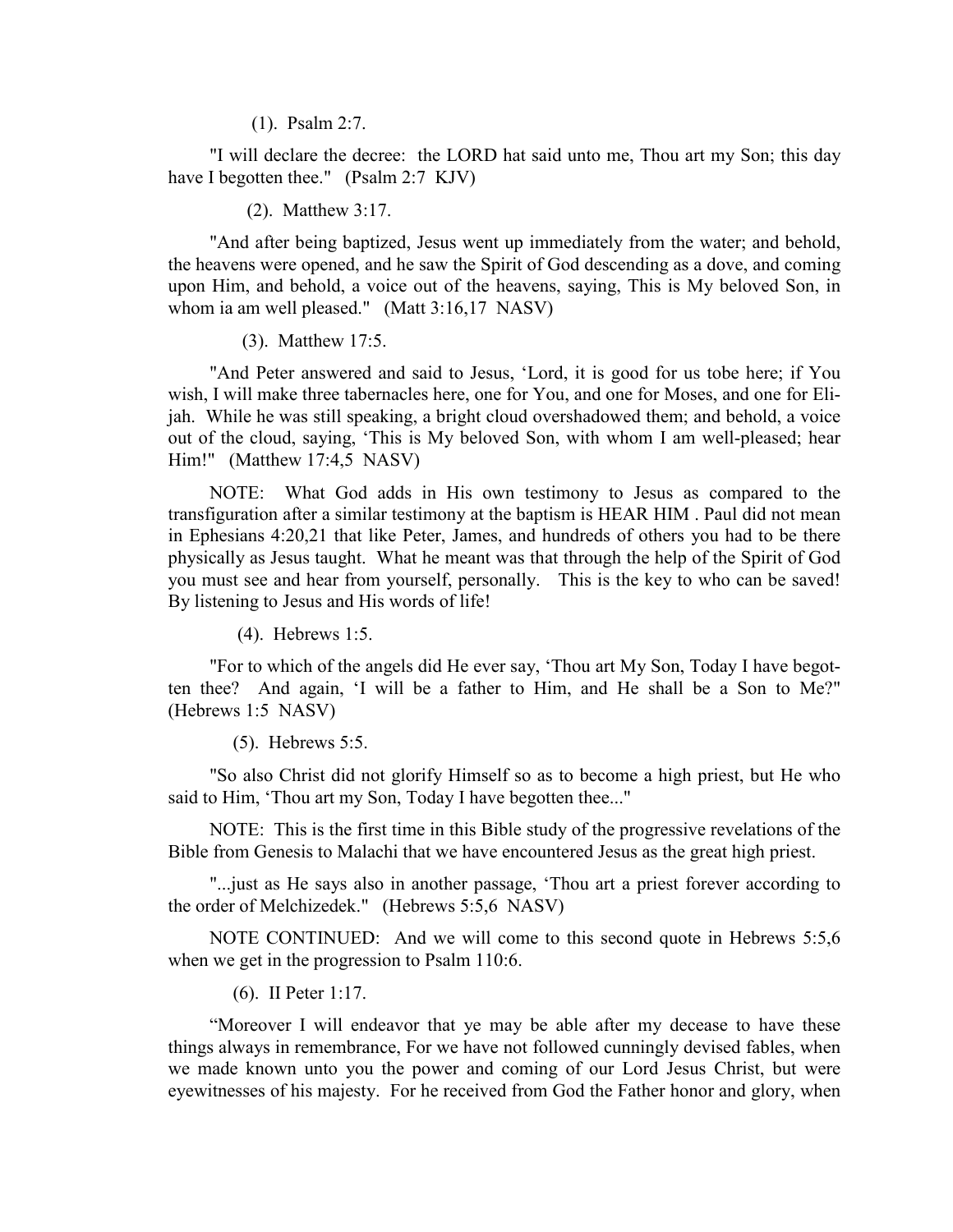there came such a voice to him from the excellent glory, This is my beloved Son, in whom I am well pleased. And this voice which came from heaven we heard, when we were with him the holy mount. (II Peter 1:15-18  $KJV$ )

NOTE: So that the Apostle Peter in writing for a permanent record adds his own testimony as a witness to Jesus with the witness of God the Father and that of Jesus Himselft

 $(7)$ . Mark 9:7.

"Then a cloud formed, overshadowing them, and a voice came out of the cloud, 'This is My beloved Son, listen to Him!'" (Mark 9:7 NASV)

#### LISTEN TO HIM, JESUS OF NAZARETH, THE BELOVED SON OF GOD!

3. God chooses men and ways less esteemed among men as far as status in order to receive Honor and Praise to His name: Psalm 8:2 and Matthew 21:16.

III What Can God tell us about ourselves as men and women?

1. Psalm 8:3.4: When we consider the magnitude and vastness of all that God created in the Universe, how in the world can He give mind to a little man and beyond that visit man on the planet earth through the Person of the Lord Jesus Christ?

2. Psalm 8:5.6: What does God specifically think of man based on the way He created him

(1). God made man a little lower than the angels, and recall that this is the generic man of Genesis of male and female.

(2). God gave honor and glory to man by creating him in His own image or likeness, and God keeps that thought pattern in mind in all His dealings with man.

(3). God entrusted man with all the other works of His Creation, placing man in dominion over all these works of Creation.

(4). God remembers man.

 $(5)$ . God visits man.

3. Hebrews 2:6: We must go beyond the primary level of meaning about Man to that about the Son of Man, the Lord Jesus Christ, who in Himself fulfilled all that God originally meant for man and more; and you see that in Hebrews 2:8

"Thou hast put all things in subjection under His feet. For in subjecting all things to him, He left nothing that is not subject to him, But now we do not yet see all things subjected to him." (Hebrews 2:8 NASV)

4. I Corinthians 15:27.

Granted that there are many stories, many chapters, verses, and books in the Bible; but the total subject matter for the practical purposes of Christian faith can be summarized as faith in God, Christ, the Holy Spirit, the Bible, and Salvation. Get that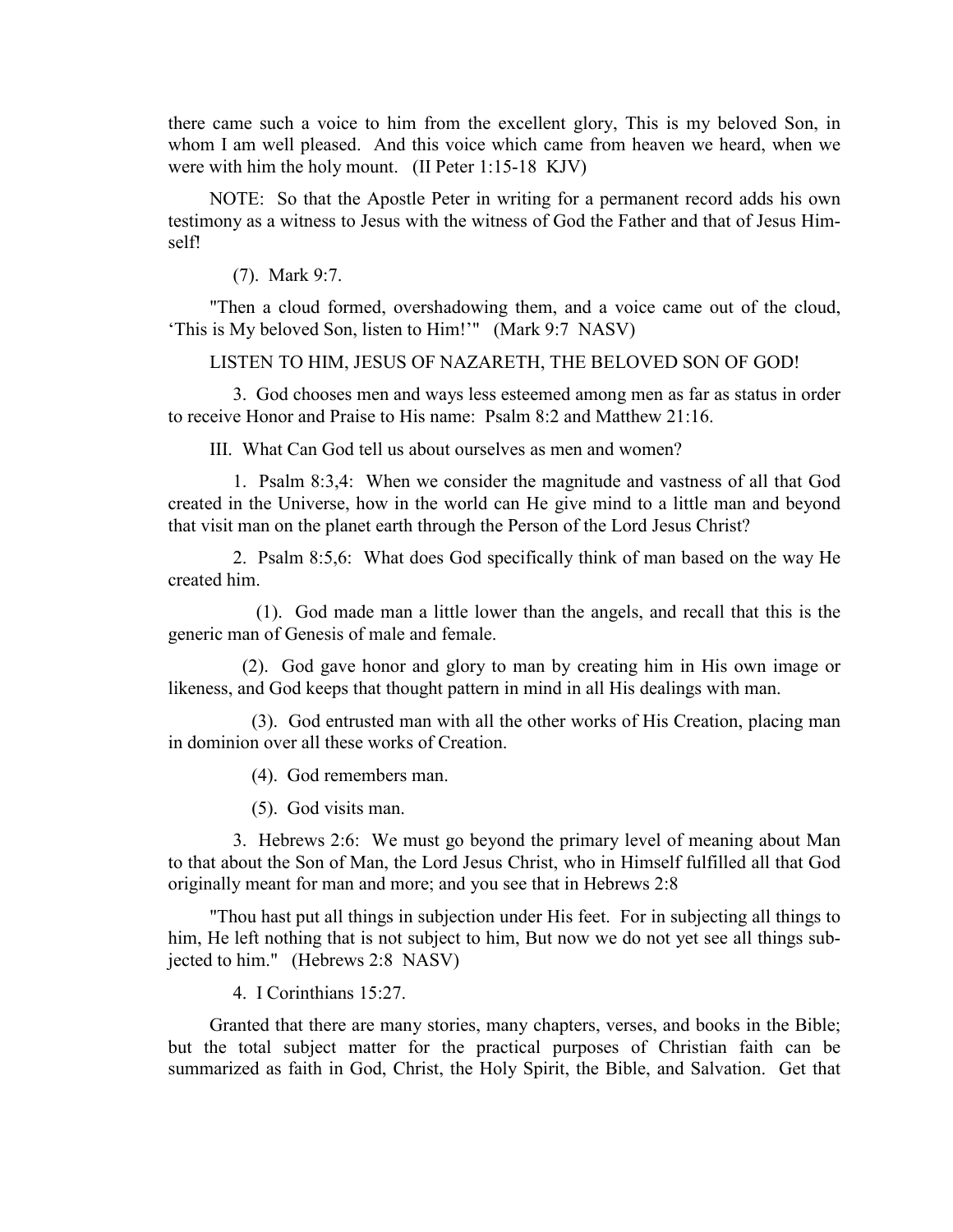and you have enought of the Bible for life. The following important passage helps to establish the present and eternal relationship between God the Father and Christ the Son.

"The last enemy that shall be destroyed is death. For he hath put all things under his feet. But when he saith all things re put under him, it is manifest that he is excepted, which did put all things under him. And when all things shall be subdued unto him, then shall the Son also himself be subject unto him that put all things under him, that God may be all in all."  $(I$  Corinthians 15:26-28 KJV)

 $(1)$ . There are still some enemies such as death that has not be subjected to Christ as the Son of Man, or Christ as the Lord of heaven and earth.

(2). God the Father has ordained that all in heaven and earth be under the feet of Christ, and heaven is already there. May Gods will be done on earth as it is in heaven as more people still on earth are subjected to the Lordship of Jesus Christ.

(3). God the Father did not put Himself in subjection to the Lord Jesus Christ.

 $(4)$ . After the Second Coming of Christ when every thing on earth also comes under the actual Lordship of Jesus then Jesus will Himself be subjected to the LORDSHIP of the Father.

 $(5)$ . God the Father may ultimately be all in all.

IV. What did God find during the time of David and before when He looked down from heaven to take a close look at man (I suspect this was and is all the time)?

1. Psalm  $14:1-3$ : (1) God found fools who said in their hearts that there is no God; (2) He found a corrupt humanity of abominable works and an absence of doing good; (3) When He searched again among men to see if any of man understood and sought God, He found that they all had missed the essential way, found filthiness, and a lack of doing good.

2. Romans 3:10.

"As it is written, 'There is none righteous, not even one; there is none who understands, there is one who seeks for God; All have turned aside, together they have become useless; thee is one who does good, There is not even one." (Romans 3:10-12 NASV)

THIS IS HUMANITY WITHOUT FAITH AND RIGHTEOUSNESS THROUGH FAITH, HUMANITY WITHOUT JESUS CHRIST!

*Chapter 5* **THE RESURRECTION OF JESUS.**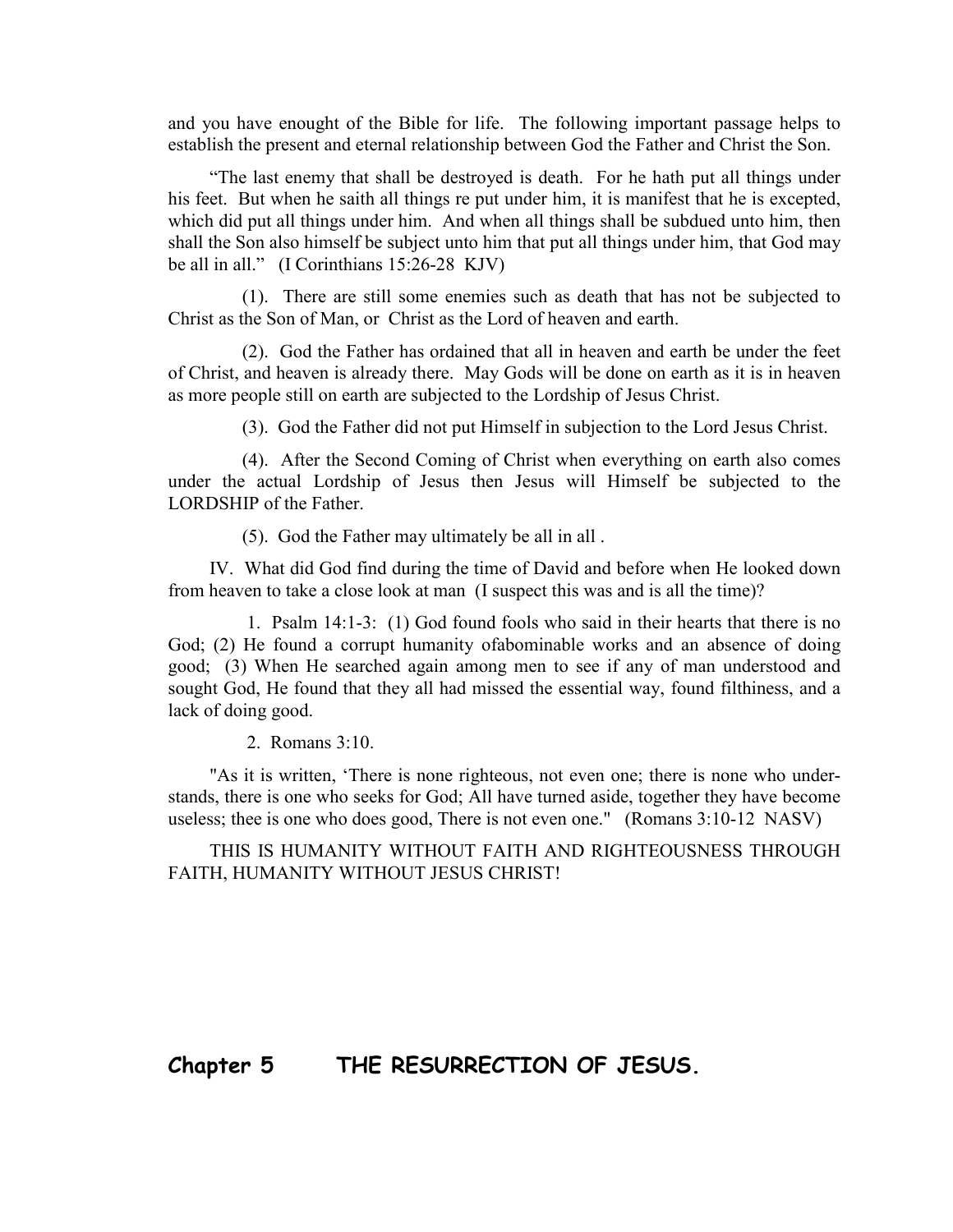I. What God did for Christ the firstborn and therefore what He also does for all that will believe in Christ as the secondborns!

### **Psalms 16-35**

1. Psalm 16:8-11: God is at my right hand; I feel secure and realize that honor will be achieved; the pains of the flesh are assuaged by hope; God will not leave my soul in hell; and God will not allow His Holy One to see corruption in the grave; God will show me the path of everlasting life where in His Presence there is fullness of joy; and at His right hand there is pleasure forever.

NOTE: The only way Jesus could place the Father on His right hand and also be at the right hand of the Father is for the two to be facing in opposite directions which was true at the Crucifixion as Jesus became a curse for us!

2. Acts 2:25: Listen again to the witness of the Apostle Peter as he preached on the first day of Pentecost after the historical coming of the Holy Spirit in power and fullness.

"Men of Israel, listen to these words: Jesus the Nazarene, a man attested to you by God with miracles and wonders and signs which God performed through Him in your midst, just as you yourselves knowthis Man, delivered up by the predetermined plan and foreknowledge of God, you nailed to a cross by the hands of godless men and put Him to death. And God raised Him up again, putting an end to the agony od death, since it was impossible for Him to be held in its power. For David says of Him, 'I was always beholding the Lord in my presence; For He is at my right hand, that I may not be shaken, Therefore my heart was glad and my tongue exulted; moreover my flesh also will abide in hope; because thou wilt not abandon my soul to hades, nor allow thy Holy One to undergo decay. Thou hast made known to me the ways of life; Thou wilt make me full of gladness with thy presence." (Acts 2:22-28 NASV)

NOTE: A Paraphrase on This Sermon from Peter

The Apostle Peters First Sermon was naturally on Jesus of Nazareth after he had explained what had been seen as manifestations of the historical coming of the Holy Spirit in power and fullness to take the place of Jesus on earth, Jesus immediately before having Ascended back to the right hand of God the Father. First what Peter had told them about the Coming of the Holy Spirit to take the place of Jesus with a quote and explanation from Joel 2:28-32 (Acts 2:14-21): These men who are speaking on other languages that so that all men present here can hear in their ownlanguage, are not drunk; but is that historical event predicted by the Prophet Joel. It is that at the beginning of the last days, in other words right now, God will pour out the fullness of His Spirit; and with this fullness of the Spirit will also come: (1) A more widespread and democratic knowledge of God through the widespread presence and power of this Spirit as young and old, servant and free, men and women receive the Spirit; (2) prophecy will also become more democratic as contrasted to the Prophets in the Bible who wrote Scriptures of the Apostles of the New Testament; (3) All this will happen between this beginning of the last days and the end of time when the old earth becomes the new earth as the sun and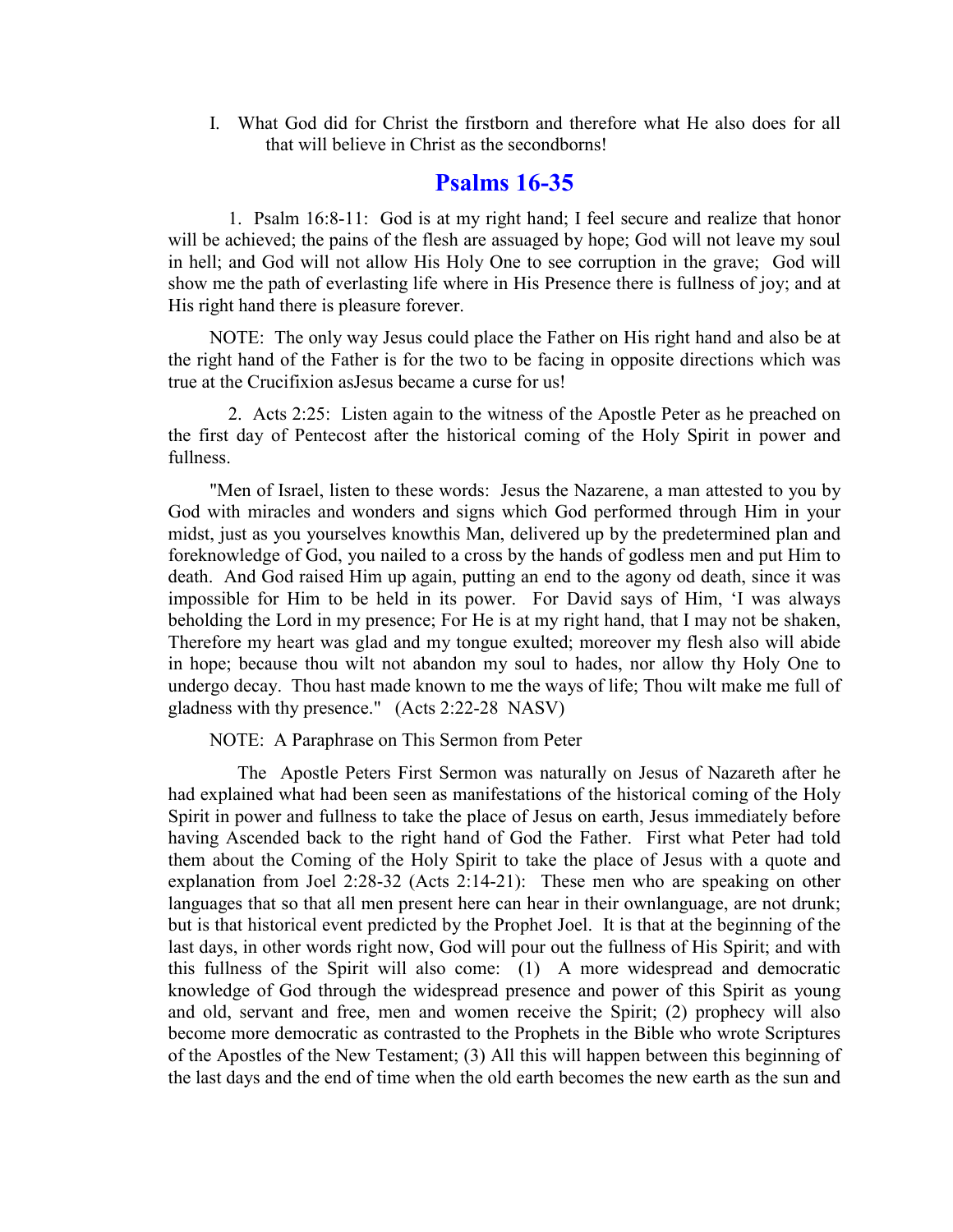moon are turned into darkness at the end of time; and (4) The sole method of salvation from this beginning of last days to this end of time will be that

"Whosoever shall call upon the name of the Lord shall be saved."

Second what Peter told them about Jesus and salvation: God the Father gave His own testimony of witness to Jesus through miracles, wonders, and signs that obviously had to come from God and which Jesus performed as well as the voice that came from heaven at the baptism and transfiguration of Jesus. God did this in your midstin the midst of Israel and in the First Centuryas all Israel well knew. Yet Israel crucified Jesus on a tree, or cross, making Him a curse in the sight of God which was really the predetermined plan and foreknowledge of God as we have seen predicted in the Old Testament long before the First Century A.D. God in order to complete salvation and the testimony to His own Son raised Jesus up from the dead. You see if He was His own Son, and He was, it was impossible that death and the grave could hold Him captive. And like David wrote in Psalms as a prediction of that which was to come and as a decree from God of what was already settled in heaven that remained to be fulfilled on earth was that God would not leave Christs soul in hell for more than three days, that He would not allow the physical body of Christ to suffer the corrupting influence of the grave, and that as the Firstborn He would be restored to life and the Presence of God.

II. What God will do for humanity during the period of time from the beginning of the last days after the Ascension of Christ and the end of time!

1. Psalm 18:25 and Matthew 5:7: God will bless the merciful by giving them mercy Blessed are the merciful; for they shall obtain mercy. (KJV)

2. Psalm 18:49 and Romans 15:9: God will spread the praise of His name and the name of Jesus among the Gentiles, another aspect of the democratic ways of God after the Coming of the Spirit in fullness.

III. Now we are in a position to understand Jesus cry of "My God, my God why" hast thou forsaken me ?" of Psalm 22:1 and Matthew 27:46.

1. It is to be understood in the total context of Psalm 22 which starts with the Crucifixion of Jesus and the words of Jesus on the cross in 22:1 and ends in  $22:28-31$ with establishment of the kingdom of Christ on earth in its fullness.

2. First we should realize that other portions of Psalm 22 relate ahead of time events about the crucifixion as they pierced the hands of Christ and as they cast lots for His garments: Psalm 22:16-18 and Matthew 27:35, also John 19:24.

3. Psalm 22:22 and Hebrews 2:12: Both He, Christ, who does the sanctifying, or setting apart of Christian in salvation, and those sanctified, that is the Christians, has the same source from the One God the Father; and therefore Jesus as the Firstborn is not ashamed to call the secondborn Christians as brethren.

4. So God the Father turned His back on Christ the Son was He was dying on the cross for the sins of the world, while Christ was being made a curse on the cross which a righteous God could not stand; and to that extent God the Father had to forsake Him for three days according to the plan that they had made in the counsels of eternity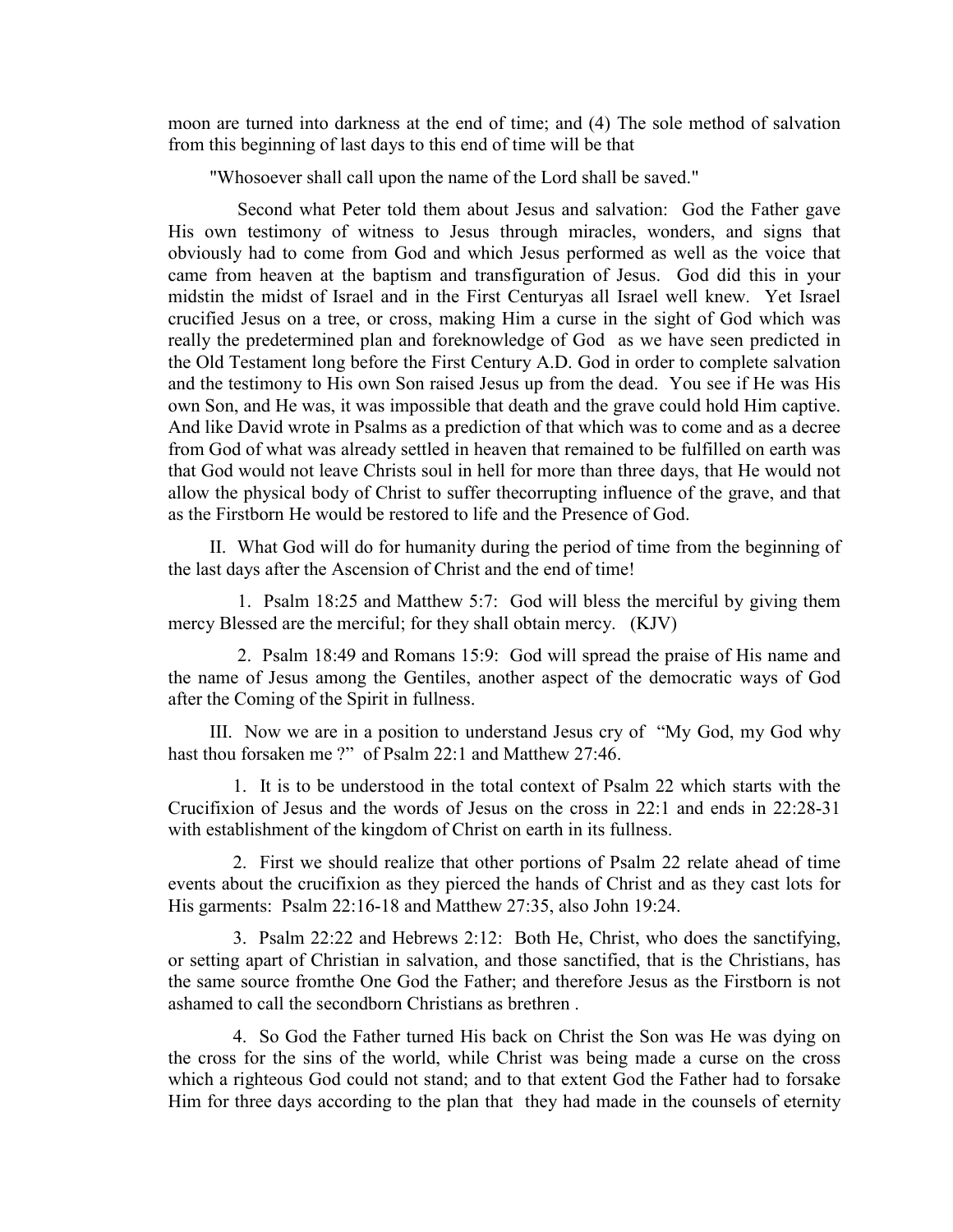while Christ was on the cross being made a curse, and while Christ went to hell, the intermediary place after death for those who do not go immediately to heaven where He preached to the dead spirits.

IV. Who Then Will See God and Be Saved?

1. Those who are sensitive the Conscience of others as well as his own Christian Conscience, seeking their good as well as his own good: Psalm 24:1 and I Corinthians 10:26.

Those who have received a legally declared purity of heart through 2. justification by faith and an inward potential of purity of heart through the daily process of sanctification, and that will also become the pure of heart with complete redemption or glorification at the Second Coming of Christ: Psalm 24:3-5 and Matthew 5:8.

3. Those who learn to love life and see longevity of life: Psalm 34:12-16 and I Peter 3:10-12

4. Those who do not forget faith in Christ and in the Crucifixion of Christ for salvation and righteousness: Psalm 34:19,20 and John 19:36; and Psalm 35:19 and John  $15:25.$ 

(1). In the crucifixion they hated Christ without a cause.

(2). Not a bone in Christs body was broken like the Passover Lamb, but rather when His side was pierced out flowed blood and water, the sign of death by a broken heart

#### **Chapter 6 WISDOM FROM GOD**

I. Two Kinds Response/People.

#### **Proverbs**

1. Let a man ask in faith and without a desire to consume it on his own lusts in order to get wisdom from God: Proverbs 2:3-6 and James 1:5.

2. Wisdom of God includes discipline of the LORD: Proverbs 3:12 and Hebrews 12:6.

3. To turn sinner from error of ways: Proverbs 10:12 and James 5:20.

(1). Saves a soul from death; and

(2). Covers a multitude of sins.

4. Some do the deed of their father the devil: Proverbs 18:4 and John 7:38.

II. Some wise and unwise responses to God.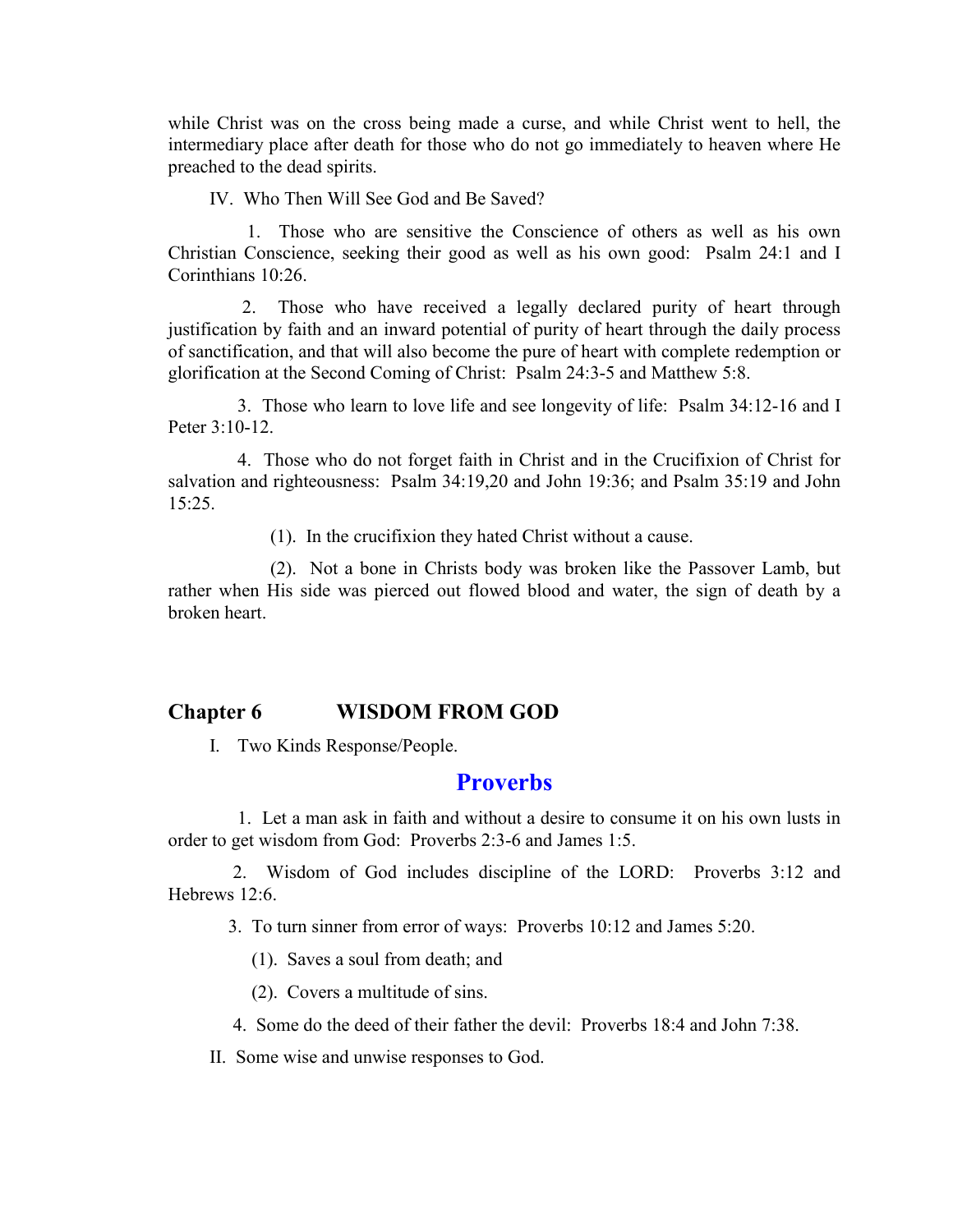1. Those who have the knowledge of Jesus then return toworldly entanglements are like dogs returning to vomit: Proverbs 26:11 and II Peter 2:22.

2. To plan on tomorrow apart from the will of God is foolish: Proverbs 27:1 and James 4:13.

3. Rich foolishly fall into temptations and snares: Proverbs 28:20 and I Timothy 6:9.

II. Making life's decisions in terms of the terminal One Day.

#### **Ecclesiastes**

1. After tribulation the sun and moon will be darkened, the stars will fall from heaven, and the powers of heaven will be shaken: Ecclesiastes 12:1-3 and Mark 13:24.

#### **Psalm 36-77**

2. Then the meek will inherit the earth: Psalm 37:11 and Matthew 5:5.

3. In preparation for this new people of the new heavens and earth God has provided a body, the body of Christ, as He took away burnt offerings and sacrifices: Psalm  $40:6-8$  and Hebrews  $10:5$ .

4. The unwise eats bread at the table of Christ while they lift up their heel against Him:  $Psalm 41:9$  and John  $13:18$ .

IV God's Eternal Wisdom rests in Christ

- 1. God the Father, Psalm 45:6,7 and Hebrews 1:8, says of God the Son:
	- $(1)$ . Your throne is forever, O God;
	- (2). Rule of your kingdom is righteousness; and
	- (3). You loved righteousness, hated iniquity.
- 2. Some statements by Christ before made on earth:
	- (1). They hated me without cause: Psalm 69:4 and John 15:25.
	- (2). The reproaches of God fell on me: Psalm 69:9 and Romans 15:3.

#### Chapter 7 THE GOSPEL

I. The Time Finally came.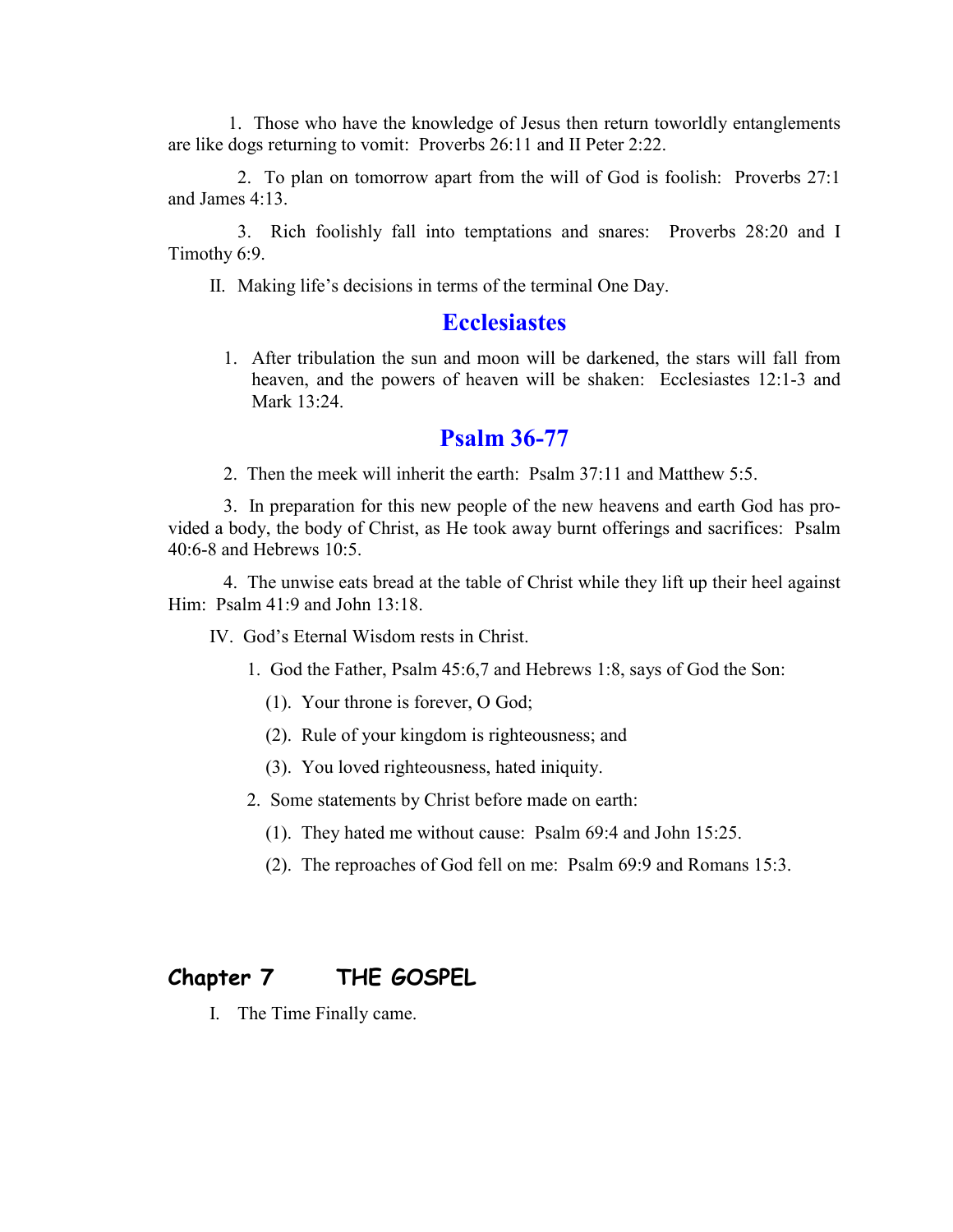#### **Psalm 70-150**

1. Christ in parables told hidden things: Psalm 78:2,24, Matthew 13:35, and John 6:31.

2. The Father charged to angels to care for Christ: Psalm 91:11 and Matthew  $4:6.$ 

3. God knows the thoughts of the wise as vain: Psalm 94:11,12 and I Corinthians 3:20.

4. This is the time to hear the voice of God, not hardening the heart: Psalm 95:7-11 and Hebrews 3:15; 3:7; and 4:7.

II. Some things God the Father says.

1. Of The Son You are Eternal though the earth passes away: Psalm 101:25-33 and Hebrews 1:10.

2. Of angels, ministers and a flame of fire: Psalm 104:4 and Hebrews 1:7,8.

3. To Son, Sit on my right hand until I make your enemies your footstool: Psalm 110:1 and Hebrews 1:13.

4. That Christ is a priest forever after the order of Melchizedek: Psalm 110:4 and Hebrews 5:6, 7:21.

III. Believe and Speak.

- 1. God made Jesus Lord and Christ: Psa 110:1 and Acts 2:34,35.
- 2. II Cor 9:9 and Psalm 112:9.
- 3. II Cor 4:13 and Psalm 116:10.
- 4. Romans 15:11 and Psalm 117:1.
- 5. Psalm 118:22, Matt 21:42, and Luke 20:17.
- 6. Psalm 118:26 and Matthew 21:9.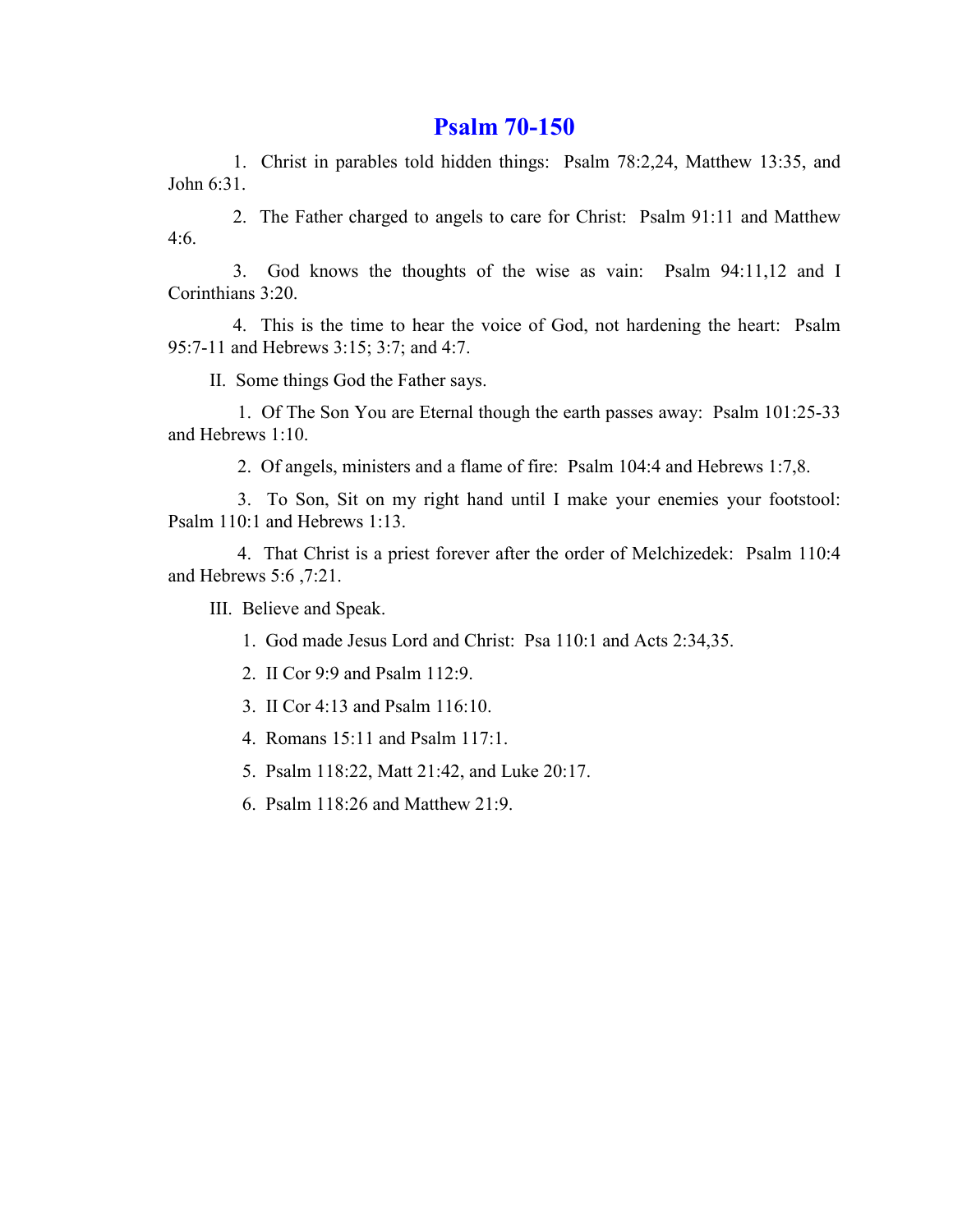#### LISTENING MORE IMPORTANT Chapter 8 **THAN SACRIFICE**

I. Listen to God.

### **I** Samuel

1. Love of God and neighbor is and always was in the Old Testament more important than burnt offerings and sacrifices: I Samuel 15:22 and Mark 12:33.

2. To listen to Christ as Lord is more important than the legal requirements of the sabbath day: I Samuel 21:1,6, Luke  $6:3,4$ , Mark 2:25, and \matthew  $12:2,3.$ 

#### **II** Samuel

3. When you listen to God in the predictions of the Bible you have to listen twice as hard as the predictions often have double meaning--that is, a wider spectrum of meaning than immediately obvious as here where it applies to King Solomon and King Jesus: II Samuel 7:12,14 and John 7:42.

#### **I** Kings

4. Listen to God talk about His own remnant of Israel when He tells Elijah that He has reserved 7,000 for Himself that have not bowed the knee to Baal: I Kings 19:10-18 and Romans  $11.4$ 

II. Listening Signs from the Early Prophets and Jesus.

#### Jonah

1. The Listening Signs for This Generation is Both Solomon, Jonah and Jesus as recorded in the Bible while in Niniveh's generation it was the Prophet Jonah and in Jesus time it was Him the Prophet Messiah: Jonah 3:1-4 and Luke 11:29.

#### **Joel**

2. Listen to the Apostle Peter on the first day of Pentecost after Christs Ascension as he quotes from the Prophet Joel to explain both what happened on that day, and what would happen from this the beginning of the last days until the end of time: Joel 2:28-31 and Acts 2:16-21.

3. Listen to the Prophet Joel start the ball rolling on the prime them of the Bible about eschatalogy, the One Day of the LORD: Joel 3:13, Mark 4:29, and Mark 13:24.

Listen to God Himself tell in the Bible to what extent the nation of Israel III. was and was not His chosen people.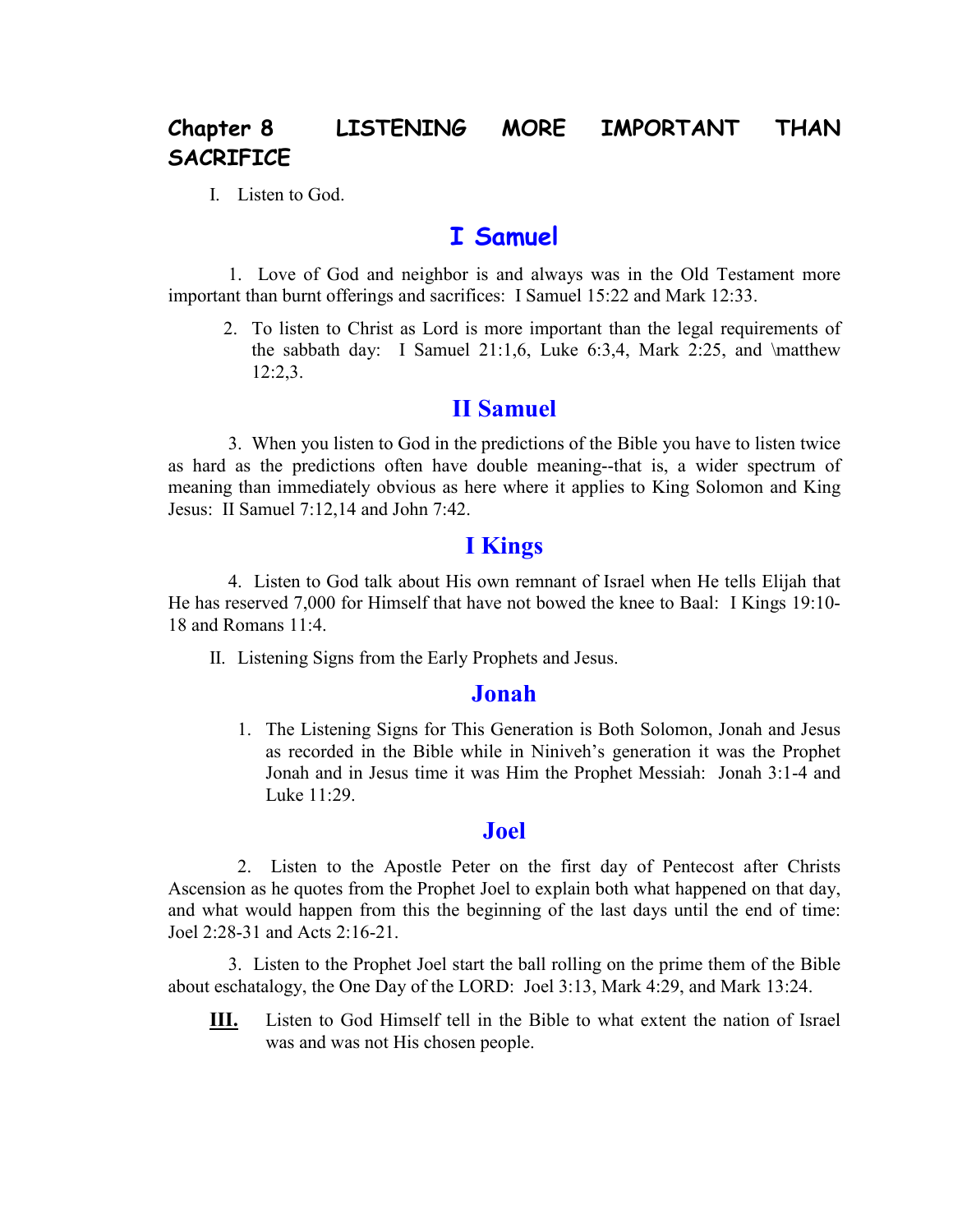#### **Amos**

1. Immediately after rescue from Egyptian bondage God turned away from most of Israel, giving them up to worship the host of heaven; Amos 5:25-27 and Acts  $7:42.$ 

2. God takes a people for His name from among the Gentiles:

Amos 9:11,12 and Acts 15:15-17.

#### **Hosea**

3. These same Gentiles shall be called sons of the living God: Hosea 2:23 and Romans 9:25,26.

#### **Isaiah 1-39**

4. If God had not chosen a small remnant out of Israel they would have been like Sodom and Gomorrah: Isaiah 1:9 and Romans 9:29.

IV. Listen to God Himself in His book on matters or eschatalogy, or last things.

1. You must first of all see the double nature of predictions as related to eschatalogy as when the Old Testament said,

"I will call my Son out of Egypt." (Hosea 11:1 and Matthew 2:15)

NOTE: The Son has a double meaning:

(1). First it is the nation of Israel as the Son; and

(2). Then it is Christ as the Son.

2. Immortality and the sting of death: Hosea 13:14 and Isaiah 29:8.

3. Day of the LORD: Isaiah 2:3,12,18, and 19, and I Corinthians 14:36, II Thessalonians 2:2, and II Thessalonians 1:10.

4. Isaiah 35:51; 61:1 and Matthew 11:5.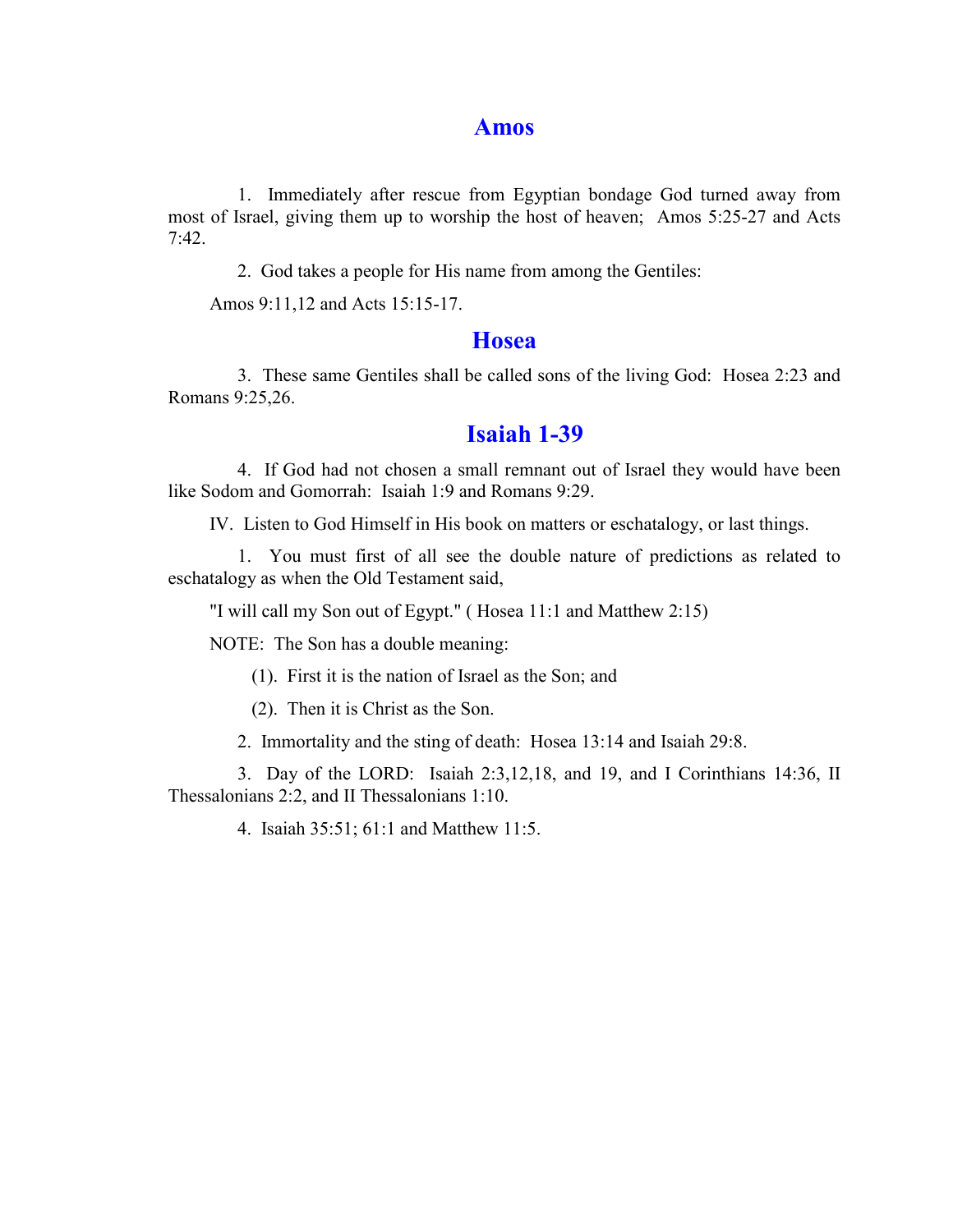#### Chapter 9 WHAT HAPPENED TO THE JEWS AS THE **CHOSEN PEOPLE OF GOD?**

I. JESUS TAUGHT IN PARABLES TO EXPLAIN WHAT HAD HAPPENED TO THE JEWS AS THE CHOSEN PEOPLE OF GOD.

1. JESUS TOLD THE PARABLE OF THE VINEYARD WITH ISRAEL AS THE NATION WHO REJECTED THE RIGHTFUL OWNER OF THE VINEYARD: ISAIAH 5:1,7, MATTHEW 21:33, AND MARK 12:2.

2. THE OLD TESTAMENT AND JESUS EXPLAIN THE NATURE OF PARABLES AS SUCH THAT THEY WHO HEAR MAY NOT UNDERSTAND AND BE CONVERTED: ISAIAH 6:9,10, MATTHEW 13:14,15, MARK :12, AND MARK  $8:18.$ 

IL GOD DID GIVE ALL IN ISRAEL ANOTHER CHANCE AS WITH GIVING THEM THE SIGN OF THE VIRGIN WITH CHILD TO BE CALLED IMMANUEL **MEANING** 

GOD WITH US: ISAIAH 7:14 AND MATTHEW 1:23.

1. "WHOEVER THAT FALLS ON THIS STONE SHOULD BE BROKEN, BUT ON WHOM THE STONE FALLS IS DESTROYED." (ISAIAH 8:14,17 AND **MATTHEW 21:44)** 

2. BUT JESUS CALLED AND CALLS

BRETHREN THE CHILDREN THAT GOD HAS GIVEN HIM: HEBREWS  $2\$ <sub>13</sub> AND ISAIAH 8:14,17.

3. THOUGH THE NUMBER OF PEOPLE IN THE NATION OF ISRAEL THROUGHOUT THE YEARS BETWEEN ABRAHAM AND CHRIST WERE AS THE SAND OF THE SEASHORE, ONLY A REMNANT OF THOSE WILL BE SAVED: ISAIAH 10:22,23 AND ROMANS 9:27.

4. GOD EARLY CHOSE THAT HIS SON WOULD COME FROM THE FAMILY OF ABRAHAM AND KING DAVID, NEVER CHANGING HIS MIND OR INTENTION: ISAIAH 11:1-10, JOHN 7:42, AND ROMANS 15:12.

III. ISRAEL HAD THE SAME CHOICE AS THE GENTILES IN THAT CHRIST COULD BE EITHER A STONE OF STUMBLING AND A ROCK OF OFFENCE TO THEM, OR WHOEVER BELIEVED IN HIM AND THE GOD WHO SENT HIM WOULD NOT BE ASHAMED.

1. IF THERE IS NO LIFE AFTER DEATH, LET US EAT, DRINK, AND BE MERRY: ISAIAH 22:13 AND I CORINTHIANS 15:32.

2. At the Second Coming of Christ death will be swallowed up in victory: Isaiah 25:8 and I Corinthians 15:54.

3. All Israel that was chosen to be saved shall be saved: Isaiah 27:9 and Romans 11:27.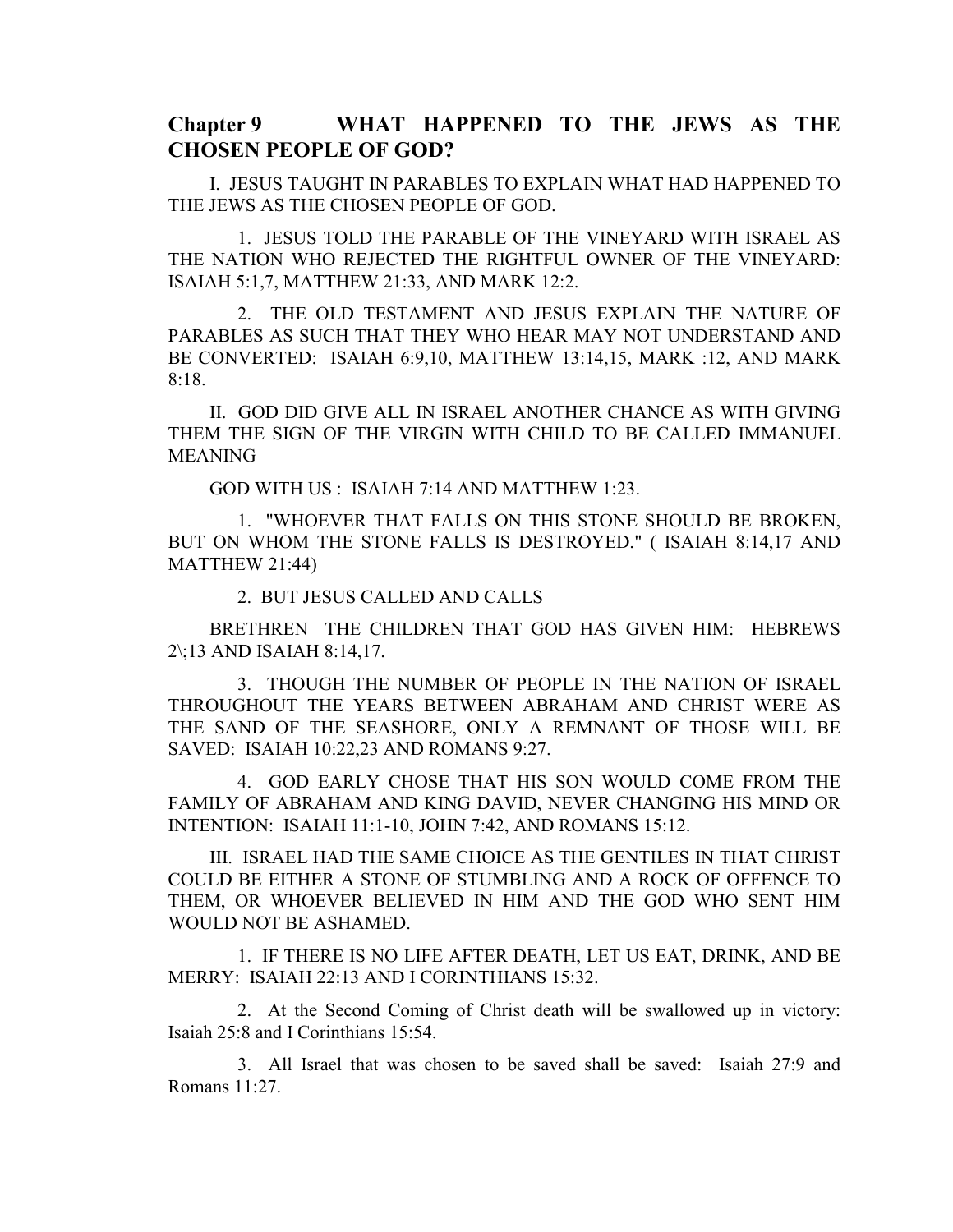4. Whoever believes in Christ, Jew or Gentile, shall not be ashamed of that faith: Isaiah 28:16 and Romans 9:33, also Romans 10:11.

IV. What God did to Israel until the time of the fullness of the Gentiles is completed.

1. God gave them a spirit of slumber: Isaiah 29:10 and Romans 11:8.

2. Meantime the Jews continued to worship God as if it was real: Isaiah 29:13, Matthew 15:8,9, and Mark 7:6,7.

(1). Worshiped with lips while hearts were somewhere else.

(2). Vain worship.

(3). Worship based on the teachings of men in the place of the doctrines of God

3. God will destroy the wisdom of all these wise men according to the ways of the world: Isaiah 29:14 and I Corinthians 1:19.

#### Chapter 10 THE SALVATION OF GOD

I. God chose the time!

1. First, there was John the Baptist saying in effect

#### $Isaiah 40-52$

THIS IS THE TIME : Isaiah 40:3-5, Matthew 3:3, Mark 1:2,3, John 1:23, and Luke  $3:4-6.$ 

2. It was inevitable since these things were already recorded in the Word of God that they would happen: Isaiah  $40:8$  and Luke  $21$ :32,33.

(1). Most to happen during Christs generation.

(2). The rest on the final One Day of the LORD as the old earth and old heavens pass away.

3. The Mind of the LORD became the incarnated Mind of Christ: Isaiah 40:13 and  $\setminus$  Corinthians 2:16.

II. God Himself took the initiative by sending His own Son to planet earth.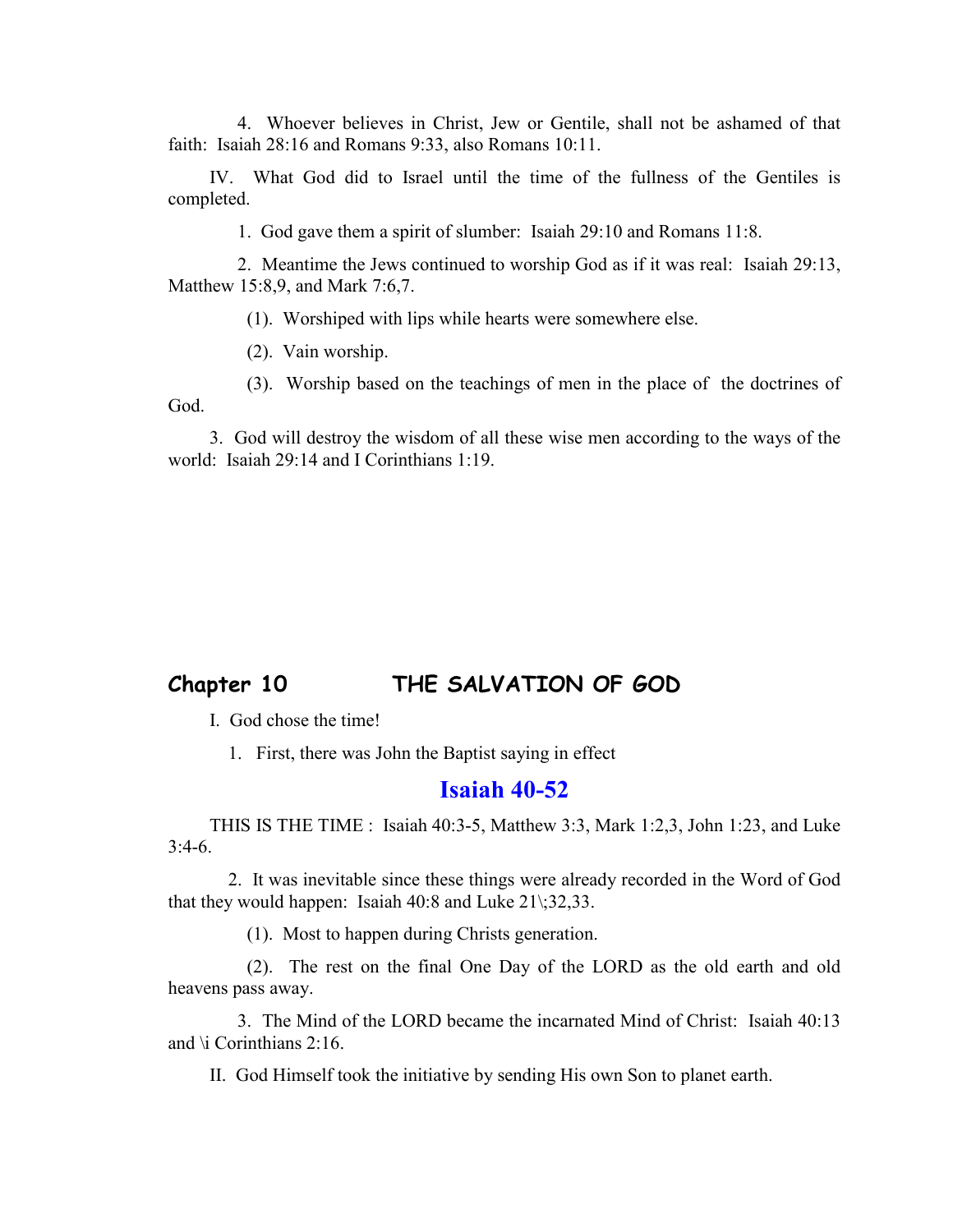1. This is My Beloved Son, God said of Jesus of Nazareth: Isaiah 42:1-4, Matthew 3:17, Mark 1:11, Matthew 17:5, Mark 9:7, and Matthew 12:18-21.

2. God is faithful but He will listen to the cries of men for salvation in a time acceptable to Him: Isaiah 45:14 and I Corinthians 14:25.

3. It is inevitable that every knee will voluntary now and involuntarily at the end of time bow and worship to the praise of God: Isaiah 45:23 and Romans 14:11.

III. Men will come from the four corners of the earth to worship God.

1. Men will come from north, south, east, and west: Isaiah 49:7-12 and Matthew  $8:11$ .

2. Heaven and earth will pass away, not Gods Word: Isaiah 51:6 and Luke 21:32,33.

3. Gentiles will come in large numbers in spite of the fact that Gods name has been blasphemed among them because of the Jews: Isaiah 52:5 and Romans 2:24.

4. Paul preached widely the Gospel of Christ where Christ was not already named in order that those who did not previously see and hear might both see and hear: Isaiah  $52:15$  and Romans  $15:21$ .

IV. Who Has Believed the Reports from God?

#### **<u><b>Isaiah**</u>

1. To whom has the salvation, or arm of God, been revealed: Isaiah 53:1, John 12:38, and Romans  $10:16$ .

2. Who and how many believed the miracles of healing as Jesus took on Himself the infirmities: Isaiah  $53:4.7$  and Matthew 8:17.

3. Who and how many believed when John the Baptist made the report,

"Behold, the Lamb of God..." ( Isaiah  $53:4.7$  and John  $1:29.36$ )

4. The great report of Jesus from the cross as He is made a criminal and curse for mankind, and according to the predictions of the Old Testament: Isaiah 53:12 and Luke 22:37.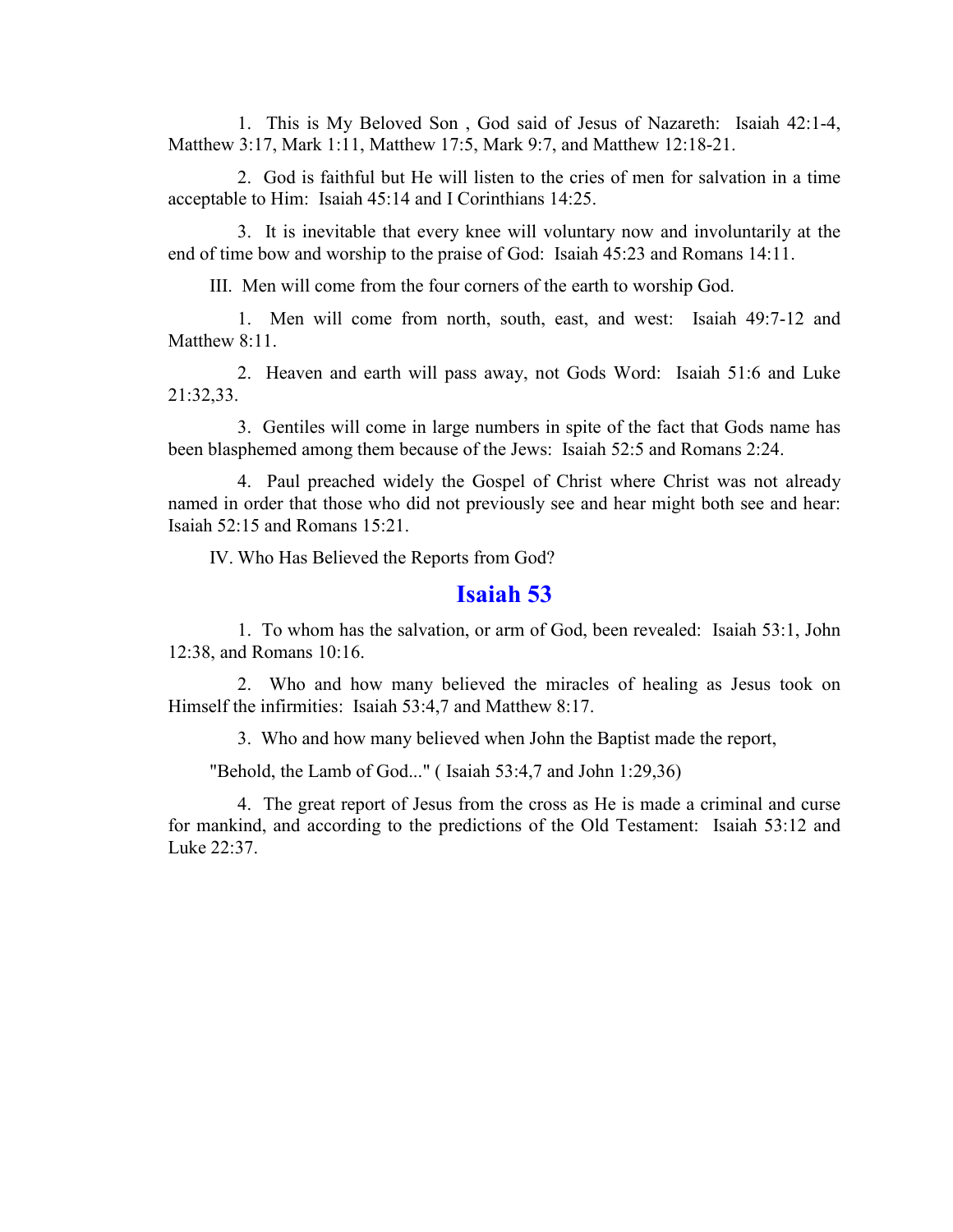#### THE NEW KING OF ISRAEL Chapter 11

I. Jews and Gentiles as citizens in the new kingdom.

#### **Isaiah 54-66**

1. The unmarried have more children that the married, the Gentiles have more children of God than the Jews: Isaiah 54:1 and Galatians 4:27.

2. None comes to the Father except as drawn by the Father, and all those who are taught by the Father: Isaiah 54:13 and John 6:45.

3. God gave in the Temple to the Jews a House of Prayer, but they had turned it into a den of thieves by the time of Jesus: Isaiah 56:7 and Matthew 21:13 and Luke  $19.46$ 

4. All the nation of Israel that is really the Israel of the children of God will be saved: Isaiah 59:20,21 and Romans 11:26.

II. Characteristics of the New King of Israel.

1. The message to Zion is that your new King comes meekly, riding on a donkey: Isaiah 61:11 and Matthew 21:5.

2. Jesus told them in Nazareth of how the Spirit of God was upon him: Isaiah  $61:1,2$  and Luke 4:17,18.

(1). God anointed Him to preach the gospel to the poor.

(A King especially for the poor people.)

(2). God sent Him to start the release of captives, and to make provisions that the blind might be able to see.

(3). To provide freedom for the downtrodden.

(4). To make a Proclamation as to when is the Acceptable Year of the Lord (the last days) that leads to the One Day of the LORD and Lord.

3. Happiness in this new kingdom will come only to those who first mourn because of their inability to do it for themselves: Isaiah 61:1,2 and Matthew 5:4.

III. The Method of Citizenship Only That From God, on Gods terms as dictated in the Old Testament and made evident in the New Testament.

1. The New Citizenship found of those who sought it not or who searched not for it (grace): Isaiah  $65:1$  and Romans  $10:20.21$ .

2. Jerusalem is the city of the Great King: Isaiah 66:1 and Matthew 5:33.

#### **Micah**

3. The Christ, the Prophet Messiah, born in Bethlehem, Micah 5:2, Matthew  $2:5,6$ , and John 7:42, to be: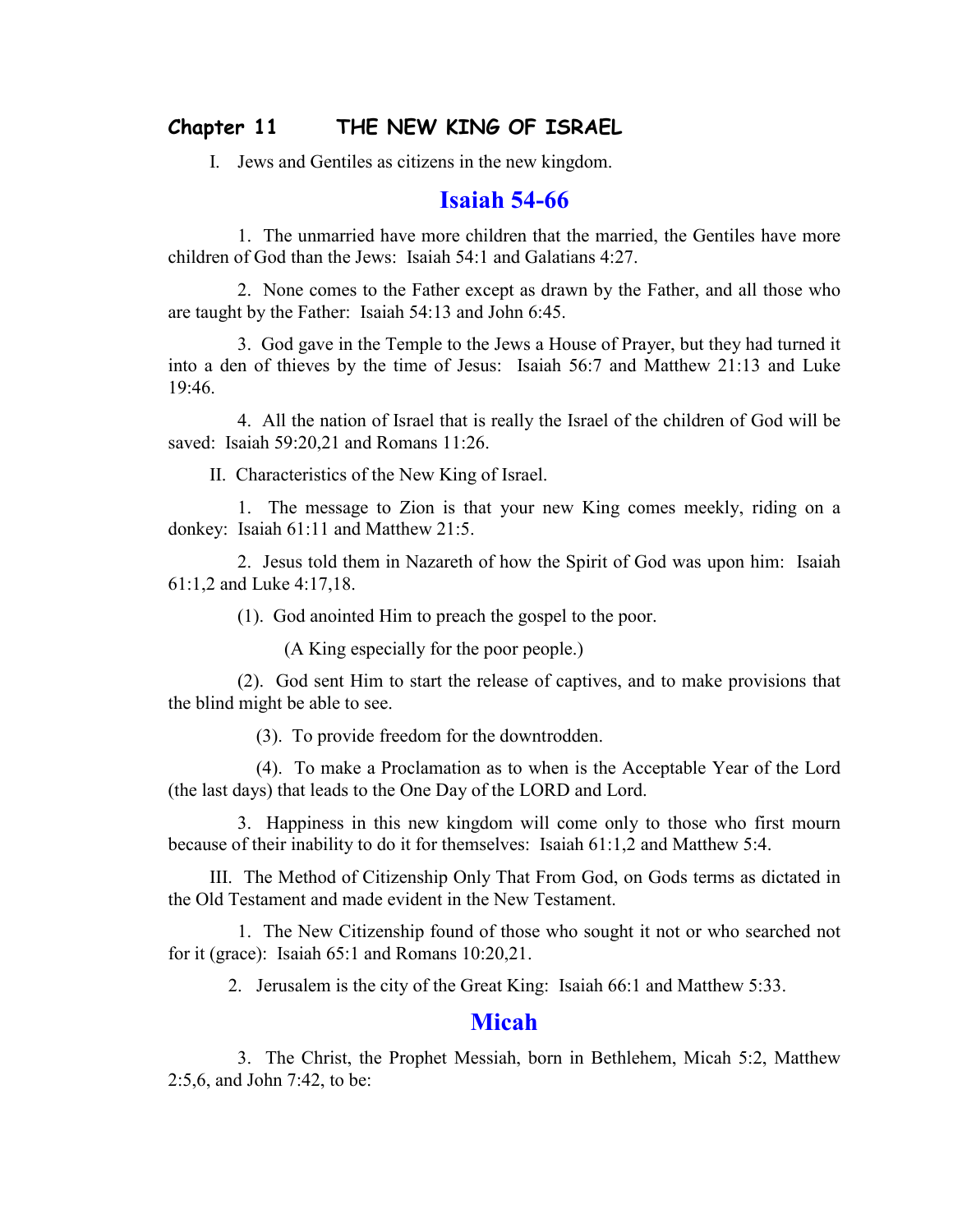$(1)$ . A ruler of the people; and

(2). A shepherd of the people.

4. The sowers of the Old Testament and the reapers of the New Testament will rejoice together in this New Kingdom: Micah 6:15 and John 4:37.

V. The Good News of the Gospel of the Kingdom preached by messengers.

### **Nahum**

1. How welcome across the way on the mountain is the first sight of those who come with the Gospel: Nahum 1:15 and Romans 10:15.

#### **Jeremiah 1-30**

2. Yet most do not believe the report, foolish people without the ability to see or hear: Jeremiah 5:21 and Mark 8:18.

3. God established a House of Prayer but the nation of Israelturned it into a den of thieves: Jeremiah 7:11 and Matthew 21:13, and Mark 11:17.

4. Trust in God.

(1). Whoever boasts, let him boast only in God: Jeremiah 9:24 and I Corinthians 1:31.

(2). Trust only in God: Jeremiah 17:5,7 and II Corinthians 11:9.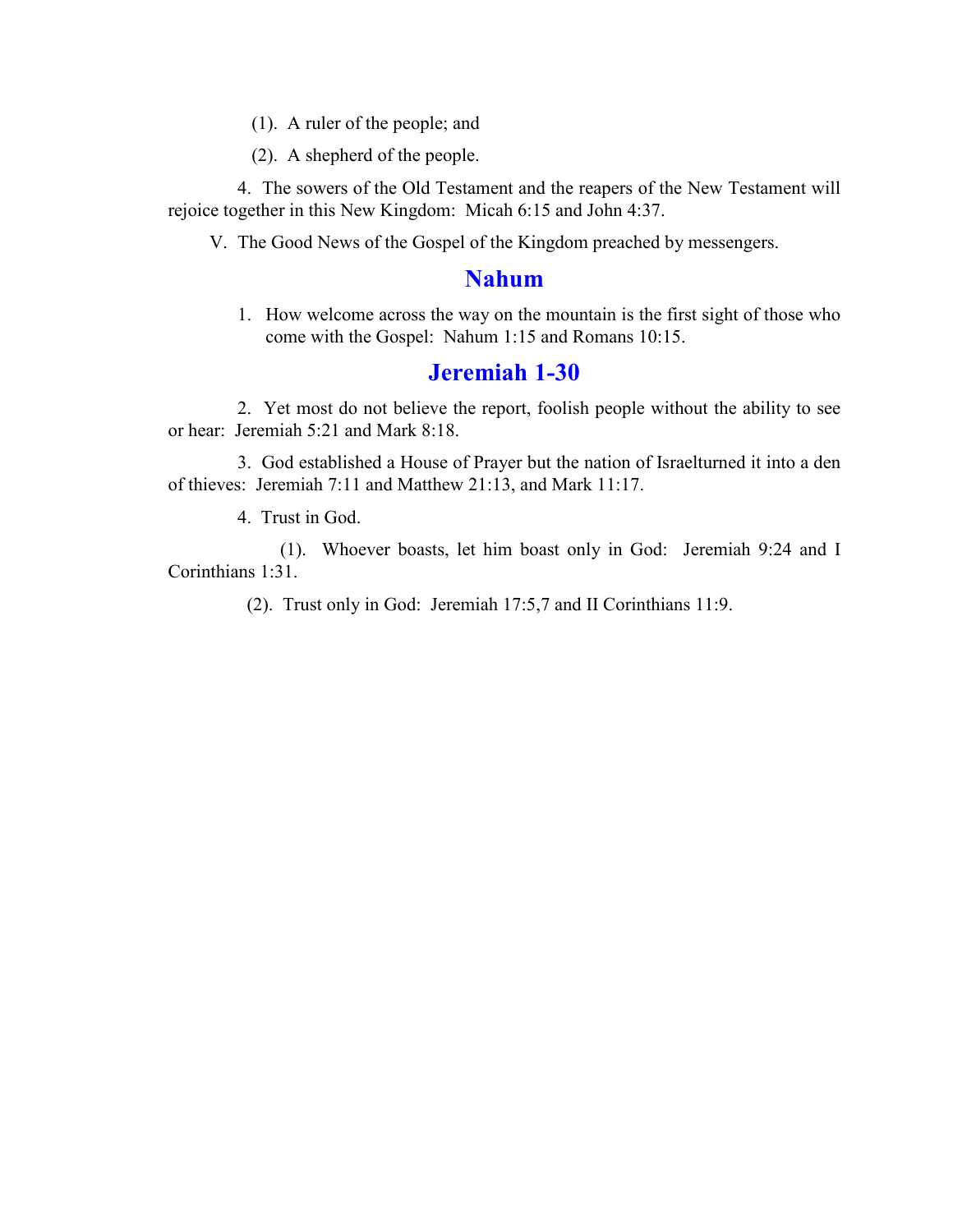# **21 8 Chapter 12 THE LIVING GOD WANTS OTHERS TO** LIVE

I. God's desire after His originally chosen nation of Israel.

### *<u><b>Jeremiah* 31-52</u>

1. Rachel weeps for her children: Jeremiah  $31:15$  and Matthew  $2:17,18$ .

2. Gods desire to walk among and dwell in His own people: Jeremiah  $31:1$  and II Corinthians  $6:18$ .

II. The just, justified, or righteous must live by faith in God.

#### **Habakkuk**

1. Righteousness by faith; Habakkuk 2:4, Galatians 3:11, and Romans 1:17.

#### **Daniel**

2. Kingdom of God starts out small then grows larger: Daniel 4:9 and Mark 4:32.

III. The sanctified and glorified must live by faith in God.

1. The beginning of glorification is when see the Son of Man coming in great power and glory: Daniel 7:13, Matthew 24:20, and Mark 13:26.

2. The end of the ordinances of the law and the temple worship came during the Abomination of Desolation of Daniel, 80 A.D.: Daniel 9:27, 11:31, and Mark 13:14, and Matthew 24:15.

3. Before the Second Coming there will be a time of tribulation in which even the heavens and earth are affected: Daniel 12:1-3 and Mark 13:19.

4. Shook only the earth before, the last time will shake earth and the heavens: Haggai  $2:6$  and Hebrews 12:26.

III. Final Messages to Disciples and to All.

#### **Ezekiel**

1. To Disciples: do you not see, hear, and remember: Ezekiel 12:2 and Mark  $8.18$ 

2. To Jewish religious leaders: in vain they do worship: Ezekiel 33:31 and Matthew  $15:7$ .

#### **Zechariah**

3. Zion: your King is Coming: Zechariah 9:9, Matthew  $21:4$ , and John 12:14.

4. Crucifiers: they gaped on Him whom they pierced: Zechariah 12:10 and John 19:37.